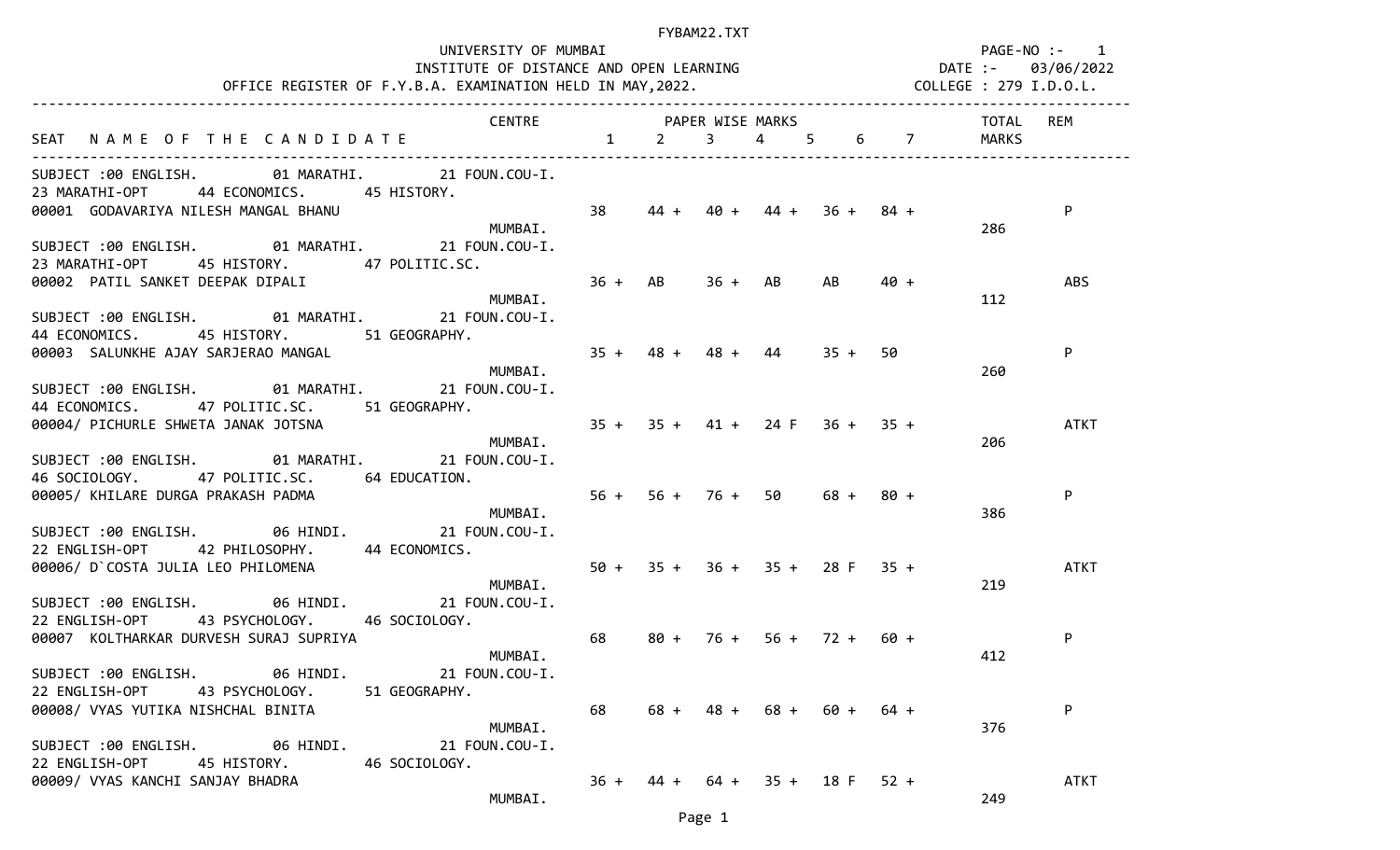|                                                                                                                                                   |                                                            |        |         | FYBAM22.TXT                |                |        |             |                        |                            |  |
|---------------------------------------------------------------------------------------------------------------------------------------------------|------------------------------------------------------------|--------|---------|----------------------------|----------------|--------|-------------|------------------------|----------------------------|--|
| SUBJECT :00 ENGLISH. 06 HINDI. 21 FOUN.COU-I.                                                                                                     |                                                            |        |         |                            |                |        |             |                        |                            |  |
| 22 ENGLISH-OPT<br>45 HISTORY.                                                                                                                     | 47 POLITIC.SC.                                             |        |         |                            |                |        |             |                        |                            |  |
| 00010/ SHYAL RUPAL MAHESH CHETNA                                                                                                                  |                                                            | $44 +$ | 38      | $40 +$                     | 40 +           | 68 +   | $64 +$      |                        | P                          |  |
|                                                                                                                                                   | MUMBAI.                                                    |        |         |                            |                |        |             | 294                    |                            |  |
| SUBJECT :00 ENGLISH. 06 HINDI.                                                                                                                    | 21 FOUN.COU-I.                                             |        |         |                            |                |        |             |                        |                            |  |
| 42 PHILOSOPHY.<br>43 PSYCHOLOGY.                                                                                                                  | 51 GEOGRAPHY.                                              |        |         |                            |                |        |             |                        |                            |  |
| 00011 VADUGAR ANAND SELVAM GEETHA                                                                                                                 |                                                            | 70     | 35      | 86                         | 38             | 70     | 64          |                        | P                          |  |
|                                                                                                                                                   | MUMBAI.                                                    |        |         |                            |                |        |             | 363                    |                            |  |
| 06 HINDI.<br>SUBJECT :00 ENGLISH.                                                                                                                 | 21 FOUN.COU-I.                                             |        |         |                            |                |        |             |                        |                            |  |
| 43 PSYCHOLOGY.<br>45 HISTORY.                                                                                                                     | 46 SOCIOLOGY.                                              |        |         |                            |                |        |             |                        |                            |  |
| 00012/ SIMON MALINDA EVOT SUKERIN                                                                                                                 |                                                            | $51 +$ |         | $35 + 46 + 76$             |                | 82     | $35 +$      |                        | P                          |  |
|                                                                                                                                                   | MUMBAI.                                                    |        |         |                            |                |        |             | 325                    |                            |  |
| 06 HINDI.<br>SUBJECT :00 ENGLISH.                                                                                                                 | 21 FOUN.COU-I.                                             |        |         |                            |                |        |             |                        |                            |  |
| 43 PSYCHOLOGY.<br>46 SOCIOLOGY.                                                                                                                   | 47 POLITIC.SC.                                             |        |         |                            |                |        |             |                        |                            |  |
| 00013/ RUPAWALA SARRAH SHOEB SAMEENA                                                                                                              |                                                            | $48 +$ |         | $41 + 50 +$                | 80             | $54 +$ | $45 +$      |                        | P                          |  |
|                                                                                                                                                   | MUMBAI.                                                    |        |         |                            |                |        |             | 318                    |                            |  |
| SUBJECT :00 ENGLISH.                                                                                                                              | 06 HINDI.<br>21 FOUN.COU-I.                                |        |         |                            |                |        |             |                        |                            |  |
| 46 SOCIOLOGY.<br>43 PSYCHOLOGY.                                                                                                                   | 64 EDUCATION.                                              |        |         |                            |                |        |             |                        |                            |  |
| 00014/ LAKDAWALA HUDA ALTAF ARIFA                                                                                                                 |                                                            | 52     |         | $84 + 44 +$                | 64 +           |        | 60 + 44 +   |                        | P                          |  |
|                                                                                                                                                   | MUMBAI.                                                    |        |         |                            |                |        |             | 348                    |                            |  |
|                                                                                                                                                   |                                                            |        |         |                            |                |        |             |                        |                            |  |
|                                                                                                                                                   |                                                            |        |         |                            |                |        |             |                        |                            |  |
|                                                                                                                                                   |                                                            |        |         |                            |                |        |             |                        |                            |  |
| / - FEMALE,@-5042,*-5045, + - MARKS CARRIED, E - ELIGIBLE FOR EXEMPTION, ADC - ADMISSION CANCELLED, RR - RESERVED,RPV - PROVISIONAL,              |                                                            |        |         |                            |                |        |             |                        |                            |  |
| RRX - 0.5050,ABS - ABSENT,APR - ALREADY PASSED IN REVAL., # - T.C.,% - Eli., \$ - Enrl., NULL - NULL & VOID,RWDL - RESULT WILL BE DECLARED LATERA |                                                            |        |         |                            |                |        |             |                        |                            |  |
|                                                                                                                                                   | UNIVERSITY OF MUMBAI                                       |        |         |                            |                |        |             | PAGE-NO :-             | $\overline{\phantom{a}}$ 2 |  |
|                                                                                                                                                   | INSTITUTE OF DISTANCE AND OPEN LEARNING                    |        |         |                            |                |        |             |                        |                            |  |
|                                                                                                                                                   | OFFICE REGISTER OF F.Y.B.A. EXAMINATION HELD IN MAY, 2022. |        |         |                            |                |        |             | COLLEGE : 279 I.D.O.L. |                            |  |
|                                                                                                                                                   | <b>CENTRE</b>                                              |        |         | PAPER WISE MARKS           |                |        |             | TOTAL                  | REM                        |  |
| NAME OF THE CANDIDATE<br>SEAT                                                                                                                     |                                                            |        | $1 \t2$ | $\overline{3}$             | $\overline{4}$ | 5      | 6 7         | MARKS                  |                            |  |
|                                                                                                                                                   |                                                            |        |         |                            |                |        |             |                        |                            |  |
| 06 HINDI.<br>SUBJECT :00 ENGLISH.                                                                                                                 | 21 FOUN.COU-I.                                             |        |         |                            |                |        |             |                        |                            |  |
| 45 HISTORY.<br>47 POLITIC.SC. 57 RURAL DEVP.                                                                                                      |                                                            |        |         |                            |                |        |             |                        |                            |  |
| 00015 BAWDHANKAR SANKET SANJAY KETKI                                                                                                              |                                                            | $52 +$ | 54      | $37 +$                     | $37 +$         |        | $36 + 35 +$ |                        | P                          |  |
|                                                                                                                                                   | MUMBAI.                                                    |        |         |                            |                |        |             | 251                    |                            |  |
|                                                                                                                                                   |                                                            |        |         |                            |                |        |             |                        |                            |  |
| SUBJECT :00 ENGLISH. 06 HINDI. 21 FOUN.COU-I.                                                                                                     |                                                            |        |         |                            |                |        |             |                        |                            |  |
| 51 GEOGRAPHY.<br>45 HISTORY.                                                                                                                      | 64 EDUCATION.                                              |        |         |                            |                |        |             |                        |                            |  |
| 00016/ BARAI SOMESHWARI RAMDHIRAJ VIMALADEVI                                                                                                      |                                                            |        |         | $55 + 56 + 62 + 42 + 64$   |                |        | $52 +$      |                        | P                          |  |
|                                                                                                                                                   | MUMBAI.                                                    |        |         |                            |                |        |             | 331                    |                            |  |
| SUBJECT :00 ENGLISH.                                                                                                                              | 06 HINDI.<br>21 FOUN.COU-I.                                |        |         |                            |                |        |             |                        |                            |  |
| 47 POLITIC.SC.<br>46 SOCIOLOGY.                                                                                                                   | 57 RURAL DEVP.                                             |        |         |                            |                |        |             |                        |                            |  |
| 00017 JAISWAR SACHIN KUMAR SABHAJEET CHANDRAVATI                                                                                                  | MUMBAI.                                                    | 48     |         | $35 + 36 + 35 + 35 + 50 +$ |                |        |             | 239                    | $\mathsf{P}$               |  |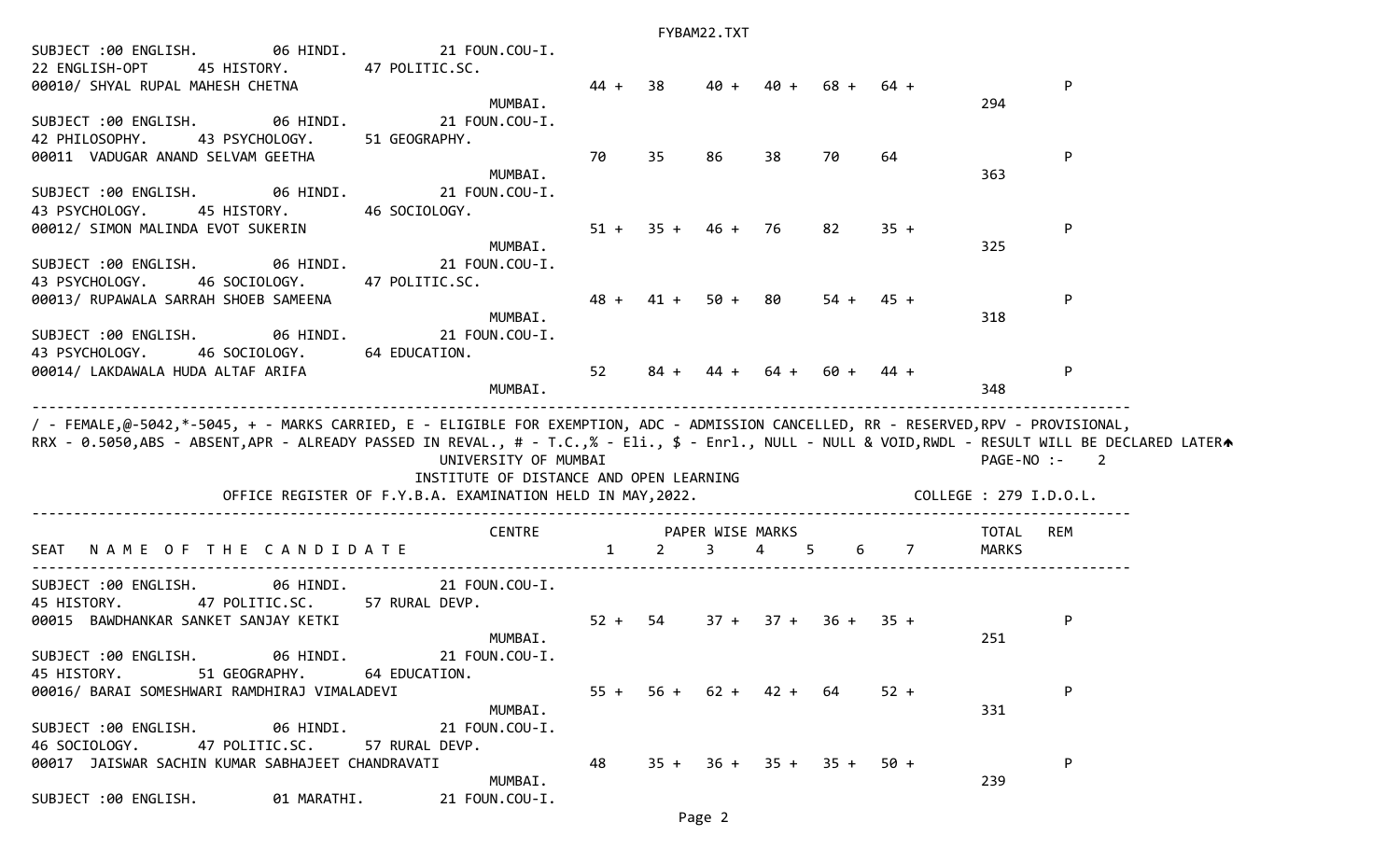| 23 MARATHI-OPT 44 ECONOMICS. 46 SOCIOLOGY.<br>00018/ GANGAWANE PRIYANKA VIJAY SUNITA | DADAR.                          | $42 + 40 + 35 + 38 + 42$ $35 +$ |         |                     |      |                       |        | 232 | P           |
|--------------------------------------------------------------------------------------|---------------------------------|---------------------------------|---------|---------------------|------|-----------------------|--------|-----|-------------|
| SUBJECT :00 ENGLISH. 01 MARATHI. 21 FOUN.COU-I.                                      |                                 |                                 |         |                     |      |                       |        |     |             |
| 23 MARATHI-OPT 46 SOCIOLOGY. 57 RURAL DEVP.                                          |                                 |                                 |         |                     |      |                       |        |     |             |
| 00019 SAWANT GANESH DASHARATH LAXMI                                                  |                                 | $52 + 42 + 58 + 36$             |         |                     |      | 68 + 64 +             |        |     | P           |
|                                                                                      | DADAR.                          |                                 |         |                     |      |                       |        | 320 |             |
| SUBJECT :00 ENGLISH. 01 MARATHI. 21 FOUN.COU-I.                                      |                                 |                                 |         |                     |      |                       |        |     |             |
| 28 HINDI-OPT. 43 PSYCHOLOGY. 51 GEOGRAPHY.                                           |                                 |                                 |         |                     |      |                       |        |     |             |
| 00020/ GAWALI SHWETA TUKARAM LEENA                                                   |                                 |                                 |         | $35 + 47 + 35 + 38$ |      | $37 + 40 +$           |        |     |             |
|                                                                                      | DADAR.                          |                                 |         |                     |      |                       |        | 232 |             |
| SUBJECT :00 ENGLISH. 01 MARATHI. 21 FOUN.COU-I.                                      |                                 |                                 |         |                     |      |                       |        |     |             |
| 28 HINDI-OPT. 47 POLITIC.SC. 51 GEOGRAPHY.                                           |                                 |                                 |         |                     |      |                       |        |     |             |
| 00021 AVACHARE DHANRAJ BALU ARUNA                                                    | $35 + 35 + 41 + 35 + 36 +$      |                                 |         |                     |      |                       | 60     |     | P           |
|                                                                                      | DADAR.                          |                                 |         |                     |      |                       |        | 242 |             |
| SUBJECT :00 ENGLISH. 01 MARATHI. 21 FOUN.COU-I.                                      |                                 |                                 |         |                     |      |                       |        |     |             |
| 43 PSYCHOLOGY. 46 SOCIOLOGY. 64 EDUCATION.                                           |                                 |                                 |         |                     |      |                       |        |     |             |
| 00022/ GOLAPKAR GAYATRI GANESH LEELA                                                 | 56                              |                                 | 50 74   |                     | 50   | 58                    | 56     |     | P           |
|                                                                                      | DADAR.                          |                                 |         |                     |      |                       |        | 344 |             |
| SUBJECT :00 ENGLISH. 01 MARATHI. 21 FOUN.COU-I.                                      |                                 |                                 |         |                     |      |                       |        |     |             |
| 44 ECONOMICS. 45 HISTORY. 51 GEOGRAPHY.                                              |                                 |                                 |         |                     |      |                       |        |     |             |
| 00023 KADAM SANTOSH SHANTARAM SHARDA                                                 | $37 + 45 + 49 + 38 + 36 + 20$ F |                                 |         |                     |      |                       |        |     | <b>ATKT</b> |
|                                                                                      | DADAR.                          |                                 |         |                     |      |                       |        | 225 |             |
| SUBJECT :00 ENGLISH. 01 MARATHI. 21 FOUN.COU-I.                                      |                                 |                                 |         |                     |      |                       |        |     |             |
| 46 SOCIOLOGY. 47 POLITIC.SC. 64 EDUCATION.                                           |                                 |                                 |         |                     |      |                       |        |     |             |
| 00024/ GUPTA SONAL BHAWANIPRASAD LAKSHMI 44 25 25 35 4 35 4 35 4 36 4 44             |                                 |                                 |         |                     |      |                       | $41 +$ |     | P           |
|                                                                                      | DADAR.                          |                                 |         |                     |      |                       |        | 226 |             |
| SUBJECT :00 ENGLISH. 06 HINDI. 21 FOUN.COU-I.                                        |                                 |                                 |         |                     |      |                       |        |     |             |
| 22 ENGLISH-OPT 43 PSYCHOLOGY. 44 ECONOMICS.                                          |                                 |                                 |         |                     |      |                       |        |     |             |
| 00025/ MARTHWAR BANU PRIYA MURUGAN PUSHPA LATHA                                      | $35 + 36 + 64 + 56 + 64$        |                                 |         |                     |      |                       | $40 +$ |     | P           |
|                                                                                      | DADAR.                          |                                 |         |                     |      |                       |        | 295 |             |
| SUBJECT :00 ENGLISH. 06 HINDI. 21 FOUN.COU-I.                                        |                                 |                                 |         |                     |      |                       |        |     |             |
| 22 ENGLISH-OPT        44 ECONOMICS.       47 POLITIC.SC.                             |                                 |                                 |         |                     |      |                       |        |     |             |
| 00026/ NADAR MERCYSTELLA SELVA KUMAR AMUTHA                                          | $49 +$                          |                                 |         | $51 + 38 +$         | 46 + | -60                   | $36 +$ |     | P           |
|                                                                                      | DADAR.                          |                                 |         |                     |      |                       |        | 280 |             |
| SUBJECT :00 ENGLISH. 06 HINDI. 21 FOUN.COU-I.                                        |                                 |                                 |         |                     |      |                       |        |     |             |
| 22 ENGLISH-OPT<br>45 HISTORY.                                                        | 46 SOCIOLOGY.                   |                                 |         |                     |      |                       |        |     |             |
| 00027/ SHAIKH SHANE ZAHERA IZAZ NARGIS                                               |                                 |                                 |         | $48 + 48 + 72 + 42$ |      | $52 + 56$             |        |     |             |
|                                                                                      | DADAR.                          |                                 |         |                     |      |                       |        | 318 |             |
| SUBJECT :00 ENGLISH.<br>06 HINDI.                                                    | 21 FOUN.COU-I.                  |                                 |         |                     |      |                       |        |     |             |
| 22 ENGLISH-OPT<br>45 HISTORY.                                                        | 57 RURAL DEVP.                  |                                 |         |                     |      |                       |        |     |             |
| 00028/ SONIMARIYAL SELVAMANI SULAGAMMAL                                              |                                 |                                 | 73 + 78 |                     |      | $54 + 48 + 42 + 35 +$ |        |     | P           |
|                                                                                      | DADAR.                          |                                 |         |                     |      |                       |        | 330 |             |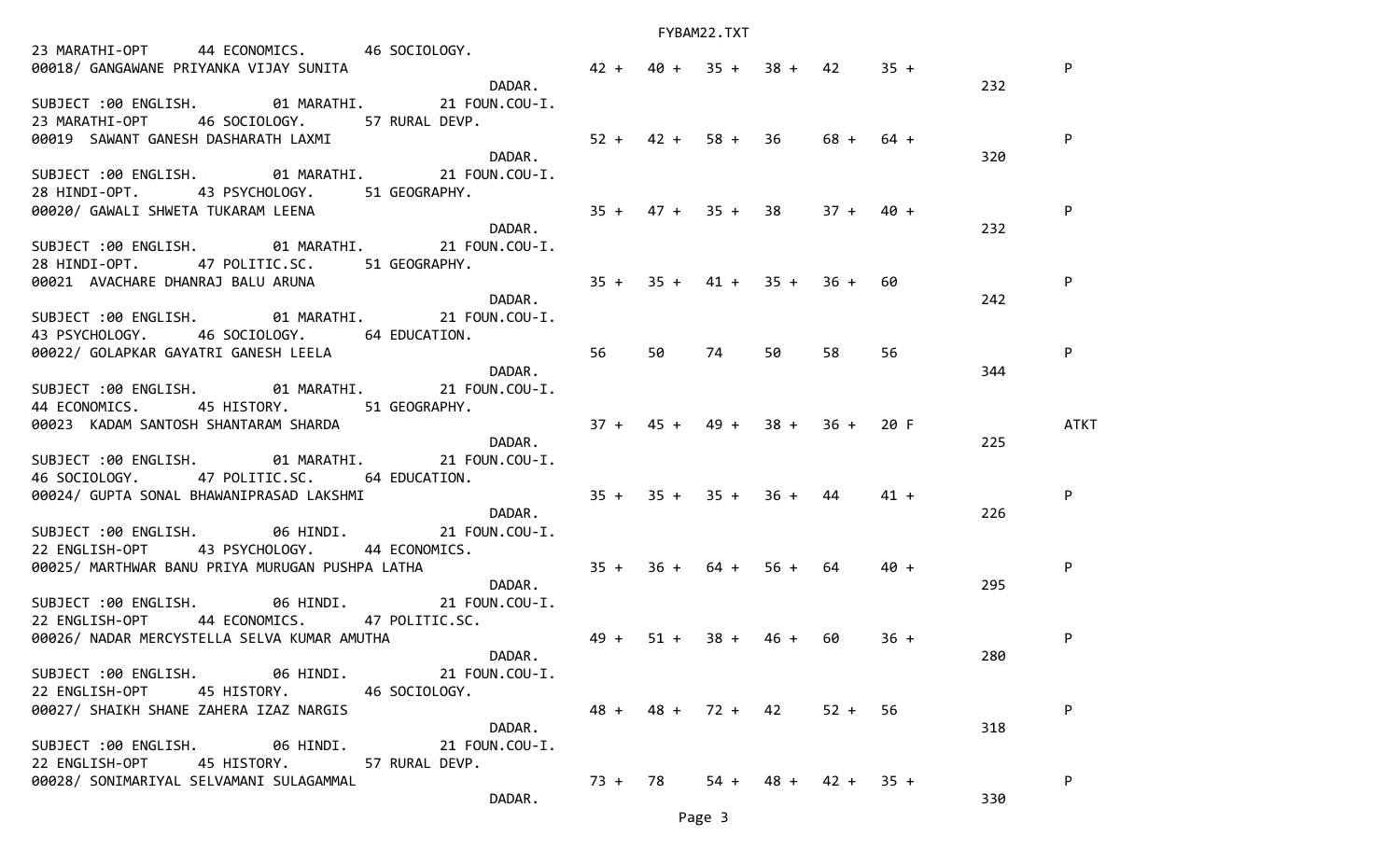| $35 + 35 + 35 + 35 + AB$ | 00029/ YADAV SUDALI ARUMUGAM PETCHHAMMAL 6 6 1 1 2 35 + 72 56 38 + 37 + |    |                                                 | TOTAL<br>REM<br>MARKS<br>P<br>290                                                                                                                               |                             |
|--------------------------|-------------------------------------------------------------------------|----|-------------------------------------------------|-----------------------------------------------------------------------------------------------------------------------------------------------------------------|-----------------------------|
|                          |                                                                         |    |                                                 |                                                                                                                                                                 |                             |
|                          |                                                                         |    |                                                 |                                                                                                                                                                 |                             |
|                          |                                                                         |    |                                                 |                                                                                                                                                                 |                             |
|                          |                                                                         |    | AB                                              | <b>RR</b><br>140                                                                                                                                                |                             |
|                          |                                                                         |    |                                                 | <b>ATKT</b><br>186                                                                                                                                              |                             |
|                          |                                                                         |    | $37 +$                                          | ${\sf P}$<br>246                                                                                                                                                |                             |
|                          |                                                                         |    |                                                 | <b>ATKT</b>                                                                                                                                                     |                             |
|                          |                                                                         |    | $36 +$                                          | ${\sf P}$                                                                                                                                                       |                             |
|                          |                                                                         | 42 | $35 +$                                          | P                                                                                                                                                               |                             |
|                          |                                                                         |    |                                                 | 242                                                                                                                                                             |                             |
|                          |                                                                         |    | $35 + 49 + 35 + 46$<br>$35 + 35 + 48 + 56 + 58$ | 00032/ UTEKAR SWATI DINESH SANGEETA $38 + 39 + 35 + 35 + 62$<br>48 E 24 F 68 E 56 E 70 E 62 E<br>$35 + 51 + 35 + 35 + 76$<br>$56 + 44 + 36 + 36 + 35$<br>$35 +$ | 328<br>268<br>P<br>242<br>P |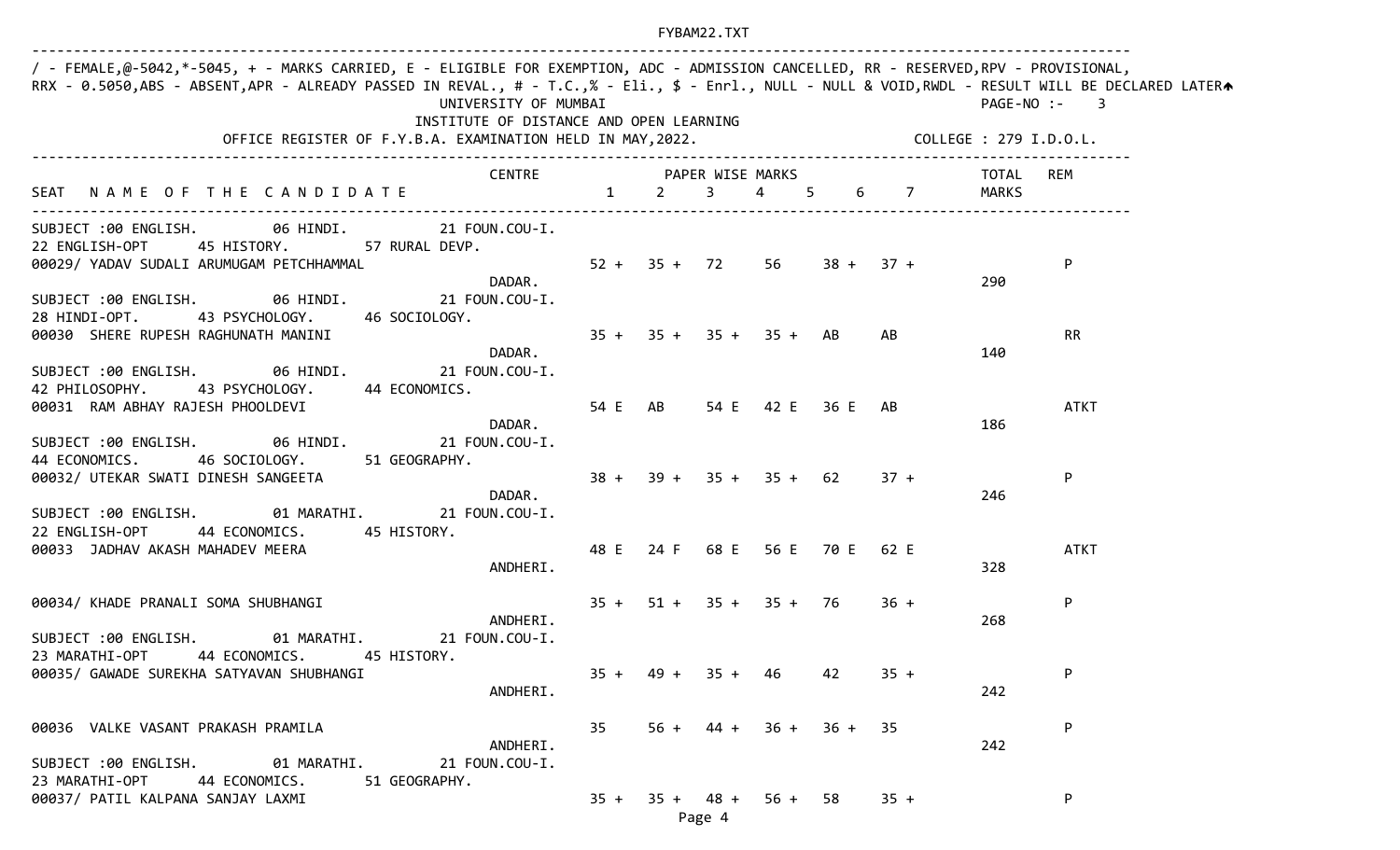|                                                                                                                                                   |                                         |              |                       | FYBAM22.TXT      |                            |        |                |                        |                |
|---------------------------------------------------------------------------------------------------------------------------------------------------|-----------------------------------------|--------------|-----------------------|------------------|----------------------------|--------|----------------|------------------------|----------------|
| SUBJECT :00 ENGLISH.<br>01 MARATHI.                                                                                                               | ANDHERI.<br>21 FOUN.COU-I.              |              |                       |                  |                            |        |                | 267                    |                |
| 23 MARATHI-OPT<br>45 HISTORY.<br>47 POLITIC.SC.                                                                                                   |                                         |              |                       |                  |                            |        |                |                        |                |
| 00038 JADHAV DIPESH VIJAY VIJAYSHREE                                                                                                              | ANDHERI.                                | 36           | 38                    | 50               | 60                         | 54     | $44 +$         | 282                    | $\mathsf{P}$   |
| 01 MARATHI.<br>SUBJECT :00 ENGLISH.                                                                                                               | 21 FOUN.COU-I.                          |              |                       |                  |                            |        |                |                        |                |
| 23 MARATHI-OPT<br>45 HISTORY.<br>51 GEOGRAPHY.<br>00039/ GHADI PRAMILA SATYAWAN SUVARNA                                                           |                                         | 54           |                       |                  | $52 + 35 + 47 + 35 + 35 +$ |        |                |                        | P              |
|                                                                                                                                                   | ANDHERI.                                |              |                       |                  |                            |        |                | 258                    |                |
| SUBJECT :00 ENGLISH.<br>01 MARATHI.<br>23 MARATHI-OPT<br>46 SOCIOLOGY.<br>47 POLITIC.SC.                                                          | 21 FOUN.COU-I.                          |              |                       |                  |                            |        |                |                        |                |
| 00040 LANJEKAR PRASAD PRAKASH RAJESHRI                                                                                                            |                                         | $35 +$       |                       | $35 + 35 + 38 +$ |                            | 70     | $35 +$         |                        | P              |
|                                                                                                                                                   | ANDHERI.                                |              |                       |                  |                            |        |                | 248                    |                |
| 00041 PARAB SHUBHAM PRADEEP PRANALI                                                                                                               | ANDHERI.                                | 30 F         |                       |                  | $52 E$ $36 + 48 + 56 +$    |        | 48 +           | 270                    | <b>ATKT</b>    |
|                                                                                                                                                   |                                         |              |                       |                  |                            |        |                |                        |                |
| 00042/ VAPILKAR KAMAL HARISHCHANDRA VANITA                                                                                                        | ANDHERI.                                | 35           |                       |                  | $51 + 56 + 64 +$           | $42 +$ | $45 +$         | 293                    | P              |
| SUBJECT :00 ENGLISH.<br>01 MARATHI.                                                                                                               | 21 FOUN.COU-I.                          |              |                       |                  |                            |        |                |                        |                |
| 43 PSYCHOLOGY.<br>44 ECONOMICS. 45 HISTORY.<br>00043 KAMBLE ABHIJEET APPASO ANITA                                                                 |                                         |              | $35 + 42 + 39 + 64$   |                  |                            | 66     | $35 +$         |                        | $\mathsf{P}$   |
|                                                                                                                                                   | ANDHERI.                                |              |                       |                  |                            |        |                | 281                    |                |
| / - FEMALE,@-5042,*-5045, + - MARKS CARRIED, E - ELIGIBLE FOR EXEMPTION, ADC - ADMISSION CANCELLED, RR - RESERVED,RPV - PROVISIONAL,              |                                         |              |                       |                  |                            |        |                |                        |                |
| RRX - 0.5050,ABS - ABSENT,APR - ALREADY PASSED IN REVAL., # - T.C.,% - Eli., \$ - Enrl., NULL - NULL & VOID,RWDL - RESULT WILL BE DECLARED LATERA | UNIVERSITY OF MUMBAI                    |              |                       |                  |                            |        |                | PAGE-NO :-             | $\overline{4}$ |
|                                                                                                                                                   | INSTITUTE OF DISTANCE AND OPEN LEARNING |              |                       |                  |                            |        |                |                        |                |
| OFFICE REGISTER OF F.Y.B.A. EXAMINATION HELD IN MAY, 2022.                                                                                        |                                         |              |                       |                  |                            |        |                | COLLEGE : 279 I.D.O.L. |                |
|                                                                                                                                                   | <b>CENTRE</b>                           |              |                       | PAPER WISE MARKS |                            |        |                | TOTAL                  | REM            |
| NAME OF THE CANDIDATE<br>SEAT                                                                                                                     |                                         | $\mathbf{1}$ | 2                     | 3                | $\overline{4}$             | 5<br>6 | $\overline{7}$ | MARKS                  |                |
| SUBJECT :00 ENGLISH.<br>01 MARATHI.                                                                                                               | 21 FOUN.COU-I.                          |              |                       |                  |                            |        |                |                        |                |
| 43 PSYCHOLOGY.<br>44 ECONOMICS.<br>45 HISTORY.<br>00044 RAJWADKAR GAURANG VIKAS SHAMLEE                                                           |                                         |              | $50 + 70 + 78 + 70 +$ |                  |                            | -88    | 90             |                        | P              |
|                                                                                                                                                   | ANDHERI.                                |              |                       |                  |                            |        |                | 446                    |                |
| 00045/ SHIVEKAR ROHINI GOVIND YASHODA                                                                                                             |                                         | 56           |                       |                  | $44 + 37 + 43 + 70$        |        | $35 +$         |                        | P              |
| SUBJECT :00 ENGLISH.<br>01 MARATHI.                                                                                                               | ANDHERI.<br>21 FOUN.COU-I.              |              |                       |                  |                            |        |                | 285                    |                |
| 43 PSYCHOLOGY.<br>46 SOCIOLOGY.<br>64 EDUCATION.                                                                                                  |                                         |              |                       |                  |                            |        |                |                        |                |
| 00046/ JIU REEMA MAURICE THERESA                                                                                                                  |                                         | $49 + 56$    |                       | 46 + 50          |                            |        | $35 + 48 +$    |                        | P              |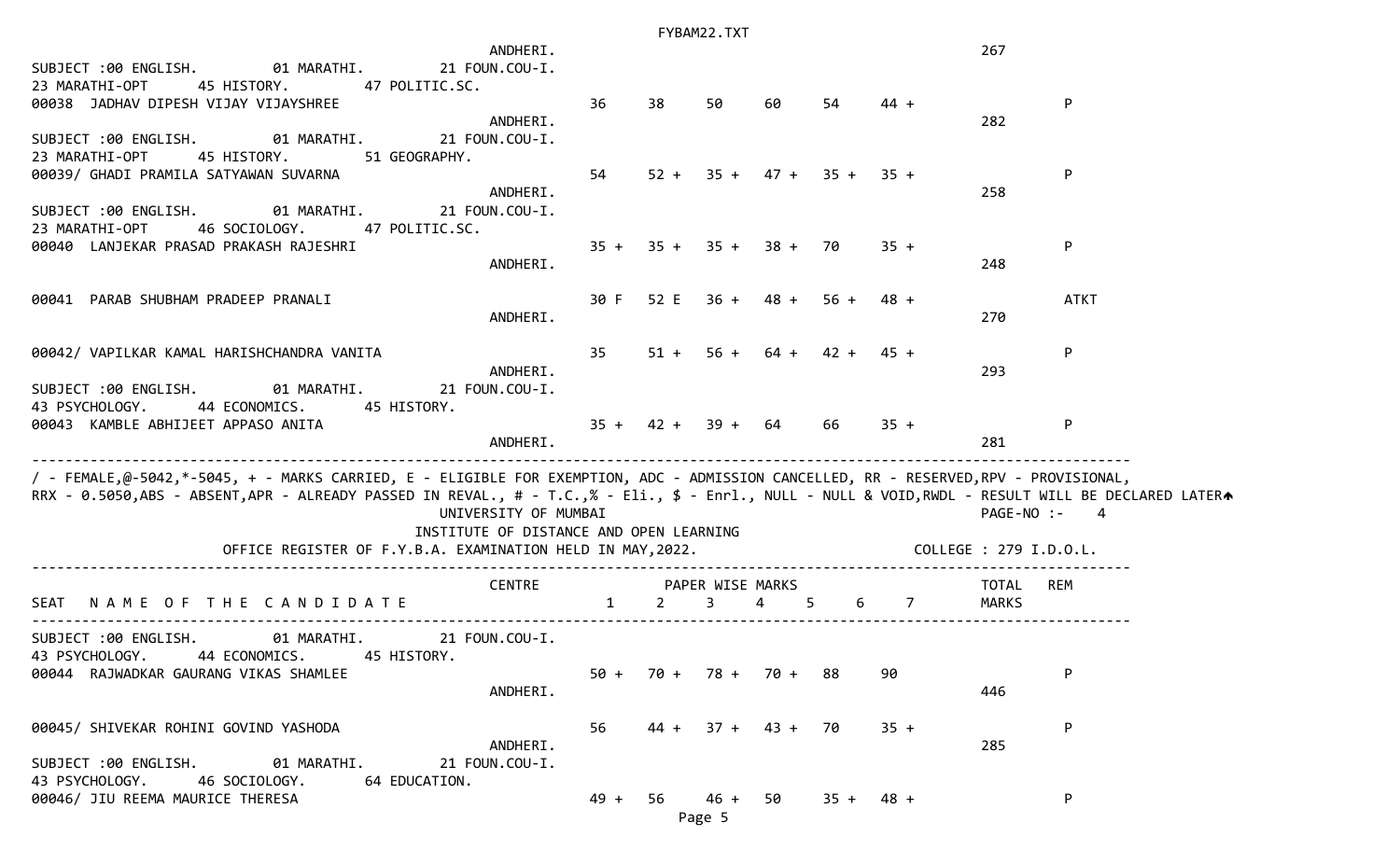| ANDHERI.                                                                                                                                                                    |    |    |                     |           |                            |        | 284 |      |
|-----------------------------------------------------------------------------------------------------------------------------------------------------------------------------|----|----|---------------------|-----------|----------------------------|--------|-----|------|
| SUBJECT :00 ENGLISH. 01 MARATHI. 21 FOUN.COU-I.                                                                                                                             |    |    |                     |           |                            |        |     |      |
| 44 ECONOMICS. 45 HISTORY. 47 POLITIC.SC.                                                                                                                                    |    |    |                     |           |                            |        |     |      |
| 30 F 35 + 47 + 74 E 35 + 35 +<br>00047 CHAVAN ANIKET SURYAKANT SUVARNA                                                                                                      |    |    |                     |           |                            |        |     | ATKT |
| ANDHERI.                                                                                                                                                                    |    |    |                     |           |                            |        | 256 |      |
| SUBJECT :00 ENGLISH. 01 MARATHI. 21 FOUN.COU-I.                                                                                                                             |    |    |                     |           |                            |        |     |      |
| 44 ECONOMICS. 51 GEOGRAPHY. 64 EDUCATION.                                                                                                                                   |    |    |                     |           |                            |        |     |      |
| <b>Example 18</b><br>44 ECUNUMENTICS.<br>00048 MANE YOGESH SURESH SUNETRA                                                                                                   |    |    |                     |           | $45 + 84 E$ 40 + 45 + 47 + |        |     | ATKT |
|                                                                                                                                                                             |    |    |                     |           |                            |        | 261 |      |
| SUBJECT :00 ENGLISH. 01 MARATHI. 21 FOUN.COU-I.                                                                                                                             |    |    |                     |           |                            |        |     |      |
| 45 HISTORY. 47 POLITIC.SC. 57 RURAL DEVP.                                                                                                                                   |    |    |                     |           |                            |        |     |      |
|                                                                                                                                                                             |    |    |                     |           |                            |        |     |      |
|                                                                                                                                                                             |    |    |                     |           |                            |        | 260 |      |
| SUBJECT :00 ENGLISH. 01 MARATHI. 21 FOUN.COU-I.                                                                                                                             |    |    |                     |           |                            |        |     |      |
|                                                                                                                                                                             |    |    |                     |           |                            |        |     |      |
| 45 HISTORY. 51 GEOGRAPHY. 57 RURAL DEVP.                                                                                                                                    |    |    |                     |           |                            |        |     |      |
| $40 + 38$ $42 + 35 + 36 + 35 +$<br>45 HISTORY. مناسبات المسابق المستحدة المستحدة والمستحدث المستحدث المستحدث المستحدث المستحدث المستحدث<br>20050 DONGARE SAGAR BHIKAJI ASHA |    |    |                     |           |                            |        |     | P    |
|                                                                                                                                                                             |    |    |                     |           |                            |        | 226 |      |
| SUBJECT :00 ENGLISH. 01 MARATHI. 21 FOUN.COU-I.                                                                                                                             |    |    |                     |           |                            |        |     |      |
| 46 SOCIOLOGY. 47 POLITIC.SC. 57 RURAL DEVP.<br>46 SOCIOLOGI.<br>00051/ PATIL POOJA PRADEEP SMITA<br>ANDHERI.                                                                |    |    |                     |           |                            |        |     |      |
| $35 + 35 + 35 + 35 + 43 + 74$                                                                                                                                               |    |    |                     |           |                            |        |     | P    |
|                                                                                                                                                                             |    |    |                     |           |                            |        | 257 |      |
| SUBJECT :00 ENGLISH. 05 URDU. 21 FOUN.COU-I.                                                                                                                                |    |    |                     |           |                            |        |     |      |
| 22 ENGLISH-OPT 43 PSYCHOLOGY. 47 POLITIC.SC.                                                                                                                                |    |    |                     |           |                            |        |     |      |
| 00052/ BAHADUR SHIRIN MOHAMMAD ALI FARZANA                                                                                                                                  | 50 | 46 |                     | $36 + 54$ | 66                         | 58     |     | P    |
| ANDHERI.                                                                                                                                                                    |    |    |                     |           |                            |        | 310 |      |
| SUBJECT :00 ENGLISH. 05 URDU. 21 FOUN.COU-I.                                                                                                                                |    |    |                     |           |                            |        |     |      |
| 43 PSYCHOLOGY. 46 SOCIOLOGY. 64 EDUCATION.                                                                                                                                  |    |    |                     |           |                            |        |     |      |
| 00053 SAYYED GULAM HAIDER MOHAMMAD HUSSAIN ZAKIYA FATIMA 64 + 56 48 +                                                                                                       |    |    |                     |           | $48 + 56 + 40 +$           |        |     | P    |
| ANDHERI.                                                                                                                                                                    |    |    |                     |           |                            |        | 312 |      |
| SUBJECT :00 ENGLISH. 06 HINDI. 21 FOUN.COU-I.                                                                                                                               |    |    |                     |           |                            |        |     |      |
|                                                                                                                                                                             |    |    |                     |           |                            |        |     |      |
|                                                                                                                                                                             |    |    |                     |           |                            | 49 +   |     | P    |
| 22 ENGLISH-OPT 23 MARATHI-OPT 28 HINDI-OPT.<br>22 ENGLISH-OPT 23 MARATHI-OPT 28 HINDI-OPT. 44 + 46 + 35 + 40 + 56                                                           |    |    |                     |           |                            |        | 270 |      |
| SUBJECT :00 ENGLISH. 06 HINDI. 21 FOUN.COU-I.                                                                                                                               |    |    |                     |           |                            |        |     |      |
| 22 ENGLISH-OPT 43 PSYCHOLOGY. 44 ECONOMICS.                                                                                                                                 |    |    |                     |           |                            |        |     |      |
| 00055/ PAWAR NEHA MANGESH UJWALA                                                                                                                                            |    |    | $51 + 40 + 42 + 52$ |           | $35 + 46$                  |        |     | P    |
| ANDHERI.                                                                                                                                                                    |    |    |                     |           |                            |        | 266 |      |
| SUBJECT :00 ENGLISH. 06 HINDI. 21 FOUN.COU-I.                                                                                                                               |    |    |                     |           |                            |        |     |      |
| 22 ENGLISH-OPT<br>43 PSYCHOLOGY. 64 EDUCATION.                                                                                                                              |    |    |                     |           |                            |        |     |      |
| 00056/ QURESHI SHIREEN SHABBIR AHMED AZMAT                                                                                                                                  |    |    |                     |           | $64 + 74 + 54 + 84$ 50 +   | $60 +$ |     | P    |
|                                                                                                                                                                             |    |    |                     |           |                            |        |     |      |
| ANDHERI.                                                                                                                                                                    |    |    |                     |           |                            |        | 386 |      |
| SUBJECT :00 ENGLISH.<br>06 HINDI. 21 FOUN.COU-I.                                                                                                                            |    |    |                     |           |                            |        |     |      |
| 44 ECONOMICS.<br>22 ENGLISH-OPT<br>45 HISTORY.                                                                                                                              |    |    |                     |           |                            |        |     |      |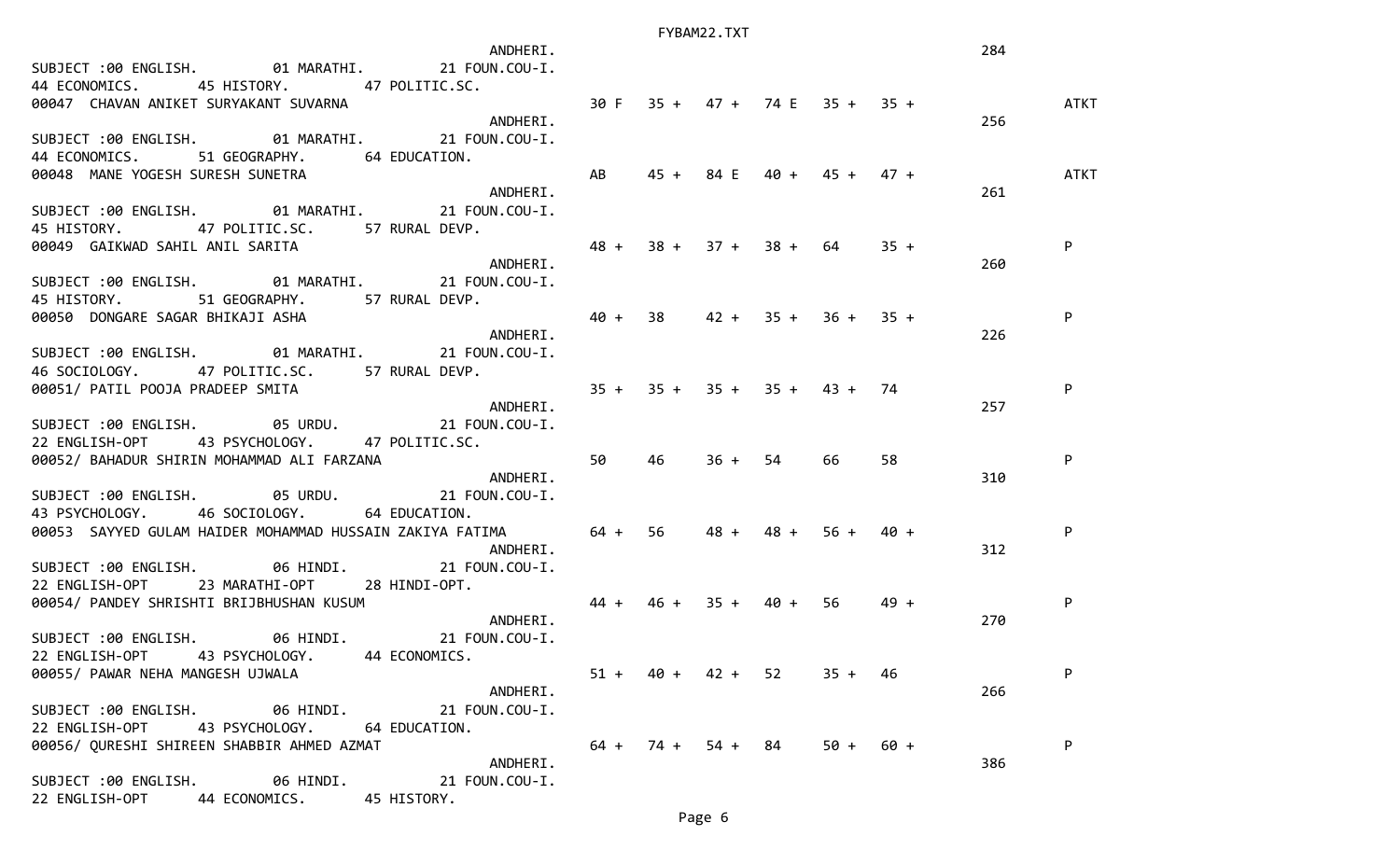|                                                                                                                                                                                                                                                                                           |                                                                 |        |    | FYBAM22.TXT         |                               |        |             |                        |                  |  |
|-------------------------------------------------------------------------------------------------------------------------------------------------------------------------------------------------------------------------------------------------------------------------------------------|-----------------------------------------------------------------|--------|----|---------------------|-------------------------------|--------|-------------|------------------------|------------------|--|
| 00057/ VISHWAKARMA PRITI INDRASEN SANGEETA                                                                                                                                                                                                                                                | ANDHERI.                                                        |        |    |                     | $52 + 80 + 52 + 40 + 58$      |        | 64          | 346                    | P                |  |
| / - FEMALE,@-5042,*-5045, + - MARKS CARRIED, E - ELIGIBLE FOR EXEMPTION, ADC - ADMISSION CANCELLED, RR - RESERVED,RPV - PROVISIONAL,<br>RRX - 0.5050,ABS - ABSENT,APR - ALREADY PASSED IN REVAL., # - T.C.,% - Eli., \$ - Enrl., NULL - NULL & VOID,RWDL - RESULT WILL BE DECLARED LATERA | UNIVERSITY OF MUMBAI<br>INSTITUTE OF DISTANCE AND OPEN LEARNING |        |    |                     |                               |        |             | COLLEGE : 279 I.D.O.L. | PAGE-NO :-<br>-5 |  |
|                                                                                                                                                                                                                                                                                           | CENTRE PAPER WISE MARKS                                         |        |    |                     |                               |        |             | TOTAL                  | REM              |  |
| SEAT NAME OF THE CANDIDATE 1 2                                                                                                                                                                                                                                                            |                                                                 |        |    | $\overline{3}$      | 4 5                           |        | 6 7         | <b>MARKS</b>           |                  |  |
| SUBJECT :00 ENGLISH. 06 HINDI. 21 FOUN.COU-I.<br>44 ECONOMICS. 51 GEOGRAPHY.<br>22 ENGLISH-OPT<br>00058 PORE SHUBHAM ASHOK MAMTA                                                                                                                                                          | ANDHERI.                                                        | 66     | 50 | 78                  | 56                            | 78     | 46          | 374                    | P                |  |
| SUBJECT :00 ENGLISH. 06 HINDI.<br>22 ENGLISH-OPT<br>45 HISTORY.<br>00059/ TOCHER SHIRLEY SHAJU ODELIA                                                                                                                                                                                     | 21 FOUN.COU-I.<br>46 SOCIOLOGY.<br>ANDHERI.                     | $55 +$ |    | $35 + 43 + AB$      |                               | $35 +$ | AB          | 168                    | $RR$ #           |  |
| SUBJECT :00 ENGLISH. 06 HINDI.<br>42 PHILOSOPHY. 43 PSYCHOLOGY. 44 ECONOMICS.<br>00060 DAS JIGAR DEVBHARAT SHOBHA                                                                                                                                                                         | 21 FOUN.COU-I.<br>ANDHERI.                                      |        |    |                     | 56 E 22 F 46 E 20 F 50 E 35 E |        |             | 229                    | <b>ATKT</b>      |  |
| 00061/ JOSHI PANCHALI SHRIKANT SOHAN                                                                                                                                                                                                                                                      | ANDHERI.                                                        | $58 +$ |    |                     | $35 + 42 + 28$ F $35 + 68$ E  |        |             | 266                    | <b>ATKT</b>      |  |
| SUBJECT :00 ENGLISH. 06 HINDI.<br>43 PSYCHOLOGY.<br>44 ECONOMICS.<br>00062/ SINGH REEMA ARVIND INDRAVATI                                                                                                                                                                                  | 21 FOUN.COU-I.<br>45 HISTORY.<br>ANDHERI.                       |        |    | $35 + 35 + 40 + AB$ |                               | AB     | AB          | ABS                    | <b>ABS</b>       |  |
| 06 HINDI.<br>SUBJECT :00 ENGLISH.<br>43 PSYCHOLOGY.<br>51 GEOGRAPHY.<br>00063 KERKETTA NILESH CYPRIAN SUNITA                                                                                                                                                                              | 21 FOUN.COU-I.<br>64 EDUCATION.                                 | $41 +$ |    |                     | 30 F 35 + 35 + 30 F 35 +      |        |             |                        | <b>ATKT</b>      |  |
| SUBJECT :00 ENGLISH. 06 HINDI. 21 FOUN.COU-I.<br>44 ECONOMICS. 46 SOCIOLOGY. 47 POLITIC.SC.<br>00064/ DONGARE RIYA RAHUL PRATIBHA                                                                                                                                                         | ANDHERI.                                                        |        |    |                     | $80 + 80 + 80 + 66$ 50 + 80 + |        |             | 206                    | RPV #            |  |
| SUBJECT :00 ENGLISH. 06 HINDI. 21 FOUN.COU-I.<br>44 ECONOMICS.<br>46 SOCIOLOGY. 57 RURAL DEVP.                                                                                                                                                                                            | ANDHERI.                                                        |        |    |                     |                               |        |             | 436                    |                  |  |
| 00065 MENEZES DONAVIN PREM JACINTA                                                                                                                                                                                                                                                        | ANDHERI.                                                        |        |    | $55 + 35 + 47 + 68$ |                               |        | $42 + 35 +$ | 282                    | P                |  |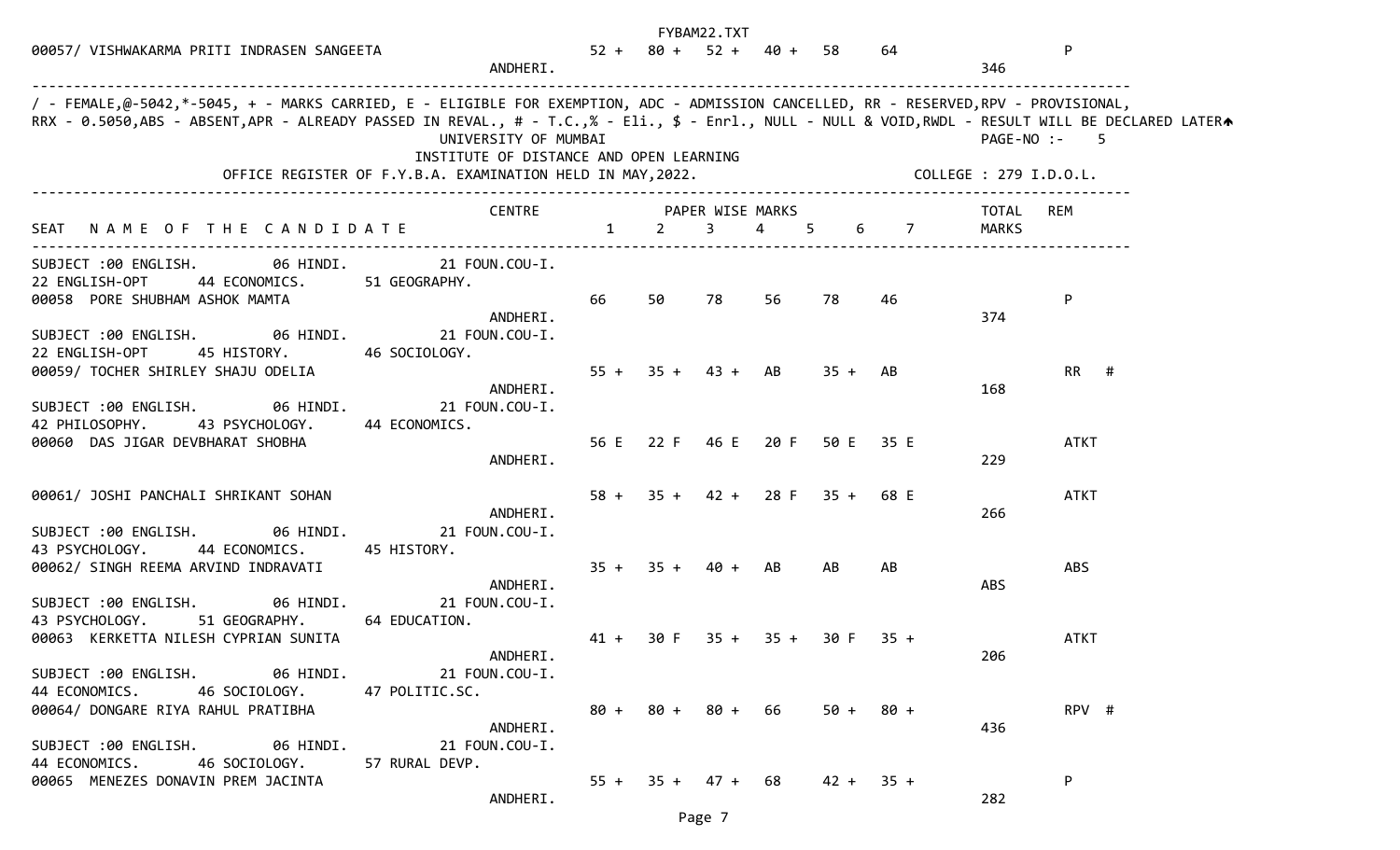| SUBJECT :00 ENGLISH. 06 HINDI. 21 FOUN.COU-I.<br>45 HISTORY. 46 SOCIOLOGY. 64 EDUCATION.<br>00066/ FRANCIS JEENI ANU SAGAIMARY                                                                                                                                                                                                       |                      |      | $72 + 44 + 48 + 78$               |    |    | $44 + 56 +$           |       |                    | ${\sf P}$   |
|--------------------------------------------------------------------------------------------------------------------------------------------------------------------------------------------------------------------------------------------------------------------------------------------------------------------------------------|----------------------|------|-----------------------------------|----|----|-----------------------|-------|--------------------|-------------|
|                                                                                                                                                                                                                                                                                                                                      | ANDHERI.             |      |                                   |    |    |                       |       | 342                |             |
| 00067/ SURADKAR PREETI PRAKASH SUMAN                                                                                                                                                                                                                                                                                                 | ANDHERI.             | 44 + | 36                                |    |    | $48 + 44 + 35 + 52 +$ |       | 259                | P           |
| SUBJECT :00 ENGLISH. 14 FRENCH. 21 FOUN.COU-I.<br>22 ENGLISH-OPT<br>43 PSYCHOLOGY.<br>45 HISTORY.                                                                                                                                                                                                                                    |                      |      |                                   |    |    |                       |       |                    |             |
| 00068 CASTELINO AARON LOUIS HEROLD ASSUMPTA HEMA<br>SUBJECT :00 ENGLISH. 14 FRENCH. 21 FOUN.COU-I.                                                                                                                                                                                                                                   | ANDHERI.             |      | $66 + 60 + 45 + 88$ $35 + 35 +$   |    |    |                       |       | 329                | <b>RPV</b>  |
| 22 ENGLISH-OPT<br>43 PSYCHOLOGY. 51 GEOGRAPHY.<br>00069/ SHAIKH NUMA IMRAN AAMNA                                                                                                                                                                                                                                                     |                      |      | $60 + 16$ F $53 + 42 + 35 + 40 +$ |    |    |                       |       |                    | <b>ATKT</b> |
| SUBJECT :00 ENGLISH. 14 FRENCH. 21 FOUN.COU-I.<br>46 SOCIOLOGY. 47 POLITIC.SC.<br>42 PHILOSOPHY.                                                                                                                                                                                                                                     | ANDHERI.             |      |                                   |    |    |                       |       | 246                |             |
| $56 + 94$<br>00070/ SEQUEIRA LUANNE SEBASTIAN CASSIANA<br>SUBJECT :00 ENGLISH. 01 MARATHI. 21 FOUN.COU-I.                                                                                                                                                                                                                            | ANDHERI.             |      |                                   |    |    | $58 + 35 + 61 + 36 +$ |       | 340                | P           |
| 22 ENGLISH-OPT<br>44 ECONOMICS. 45 HISTORY.<br>00071/ HIWALE SUNITA BHIKAJI SHASHIKALA                                                                                                                                                                                                                                               | GHATKOPAR            |      | $41 + 49 + 54 + 56$ $35 + 35 +$   |    |    |                       |       | 270                | P           |
| / - FEMALE,@-5042,*-5045, + - MARKS CARRIED, E - ELIGIBLE FOR EXEMPTION, ADC - ADMISSION CANCELLED, RR - RESERVED,RPV - PROVISIONAL,<br>RRX - 0.5050,ABS - ABSENT,APR - ALREADY PASSED IN REVAL., # - T.C.,% - Eli., \$ - Enrl., NULL - NULL & VOID,RWDL - RESULT WILL BE DECLARED LATERA<br>INSTITUTE OF DISTANCE AND OPEN LEARNING | UNIVERSITY OF MUMBAI |      |                                   |    |    |                       |       | $PAGE-NO: - 6$     |             |
|                                                                                                                                                                                                                                                                                                                                      |                      |      |                                   |    |    |                       |       |                    |             |
| SEAT NAME OF THE CANDIDATE CENTRE 1 2 3 4 5                                                                                                                                                                                                                                                                                          |                      |      |                                   |    |    |                       | 6 7 7 | TOTAL REM<br>MARKS |             |
|                                                                                                                                                                                                                                                                                                                                      |                      |      |                                   |    |    |                       |       |                    |             |
| SUBJECT :00 ENGLISH. 01 MARATHI. 21 FOUN.COU-I.<br>23 MARATHI-OPT 43 PSYCHOLOGY. 47 POLITIC.SC.<br>00072 KAMBLE SAMEER TULSHIDAS SHUSHAMA                                                                                                                                                                                            |                      | 50   | 54                                | 62 | 40 | 35                    | 42    |                    | P           |
| SUBJECT :00 ENGLISH. 01 MARATHI. 21 FOUN.COU-I.<br>23 MARATHI-OPT 44 ECONOMICS. 45 HISTORY.                                                                                                                                                                                                                                          | GHATKOPAR            |      |                                   |    |    |                       |       | 283                |             |
| 00073 JETHADE ROHAN RAJESH SUVARNA                                                                                                                                                                                                                                                                                                   | GHATKOPAR            | 72   | 36                                |    |    | $68 + 56 + 56 + 84 +$ |       | 372                | P           |
| SUBJECT :00 ENGLISH. 01 MARATHI. 21 FOUN.COU-I.<br>23 MARATHI-OPT 45 HISTORY. 47 POLITIC.SC.                                                                                                                                                                                                                                         |                      |      |                                   |    |    |                       |       |                    |             |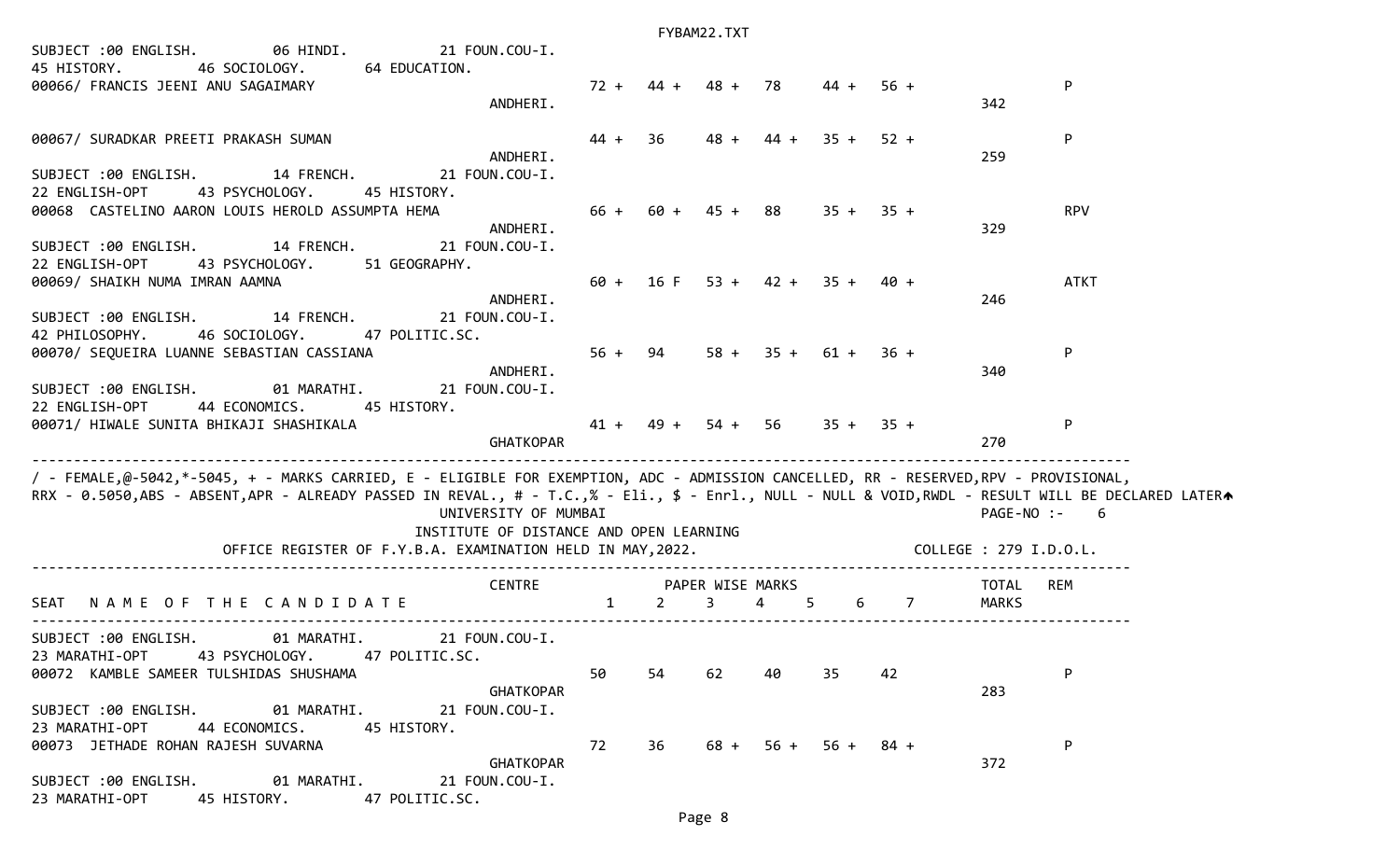|                                                                                                                   |       | FYBAM22.TXT                     |             |    |     |             |
|-------------------------------------------------------------------------------------------------------------------|-------|---------------------------------|-------------|----|-----|-------------|
| 00074/ DHOPAVKAR VAISHALI ROHIDAS ROHINI<br>GHATKOPAR                                                             | 56 52 |                                 | 60 35 74 52 |    | 329 | P           |
| 00075/ VELDODE SAYALI SUBHASH VANDANA<br>GHATKOPAR<br>GHATKOPAR                                                   |       | $35 + 40 + 39 + 35 + 46$ E AB   |             |    | 195 | <b>ATKT</b> |
| SUBJECT :00 ENGLISH. 01 MARATHI. 21 FOUN.COU-I.<br>23 MARATHI-OPT 46 SOCIOLOGY. 47 POLITIC.SC.                    |       |                                 |             |    |     |             |
|                                                                                                                   |       |                                 |             |    | 176 | ABS         |
| SUBJECT :00 ENGLISH. 01 MARATHI. 21 FOUN.COU-I.<br>28 HINDI-OPT. 43 PSYCHOLOGY. 46 SOCIOLOGY.                     |       |                                 |             |    |     |             |
|                                                                                                                   |       |                                 |             |    | 268 | P           |
| SUBJECT :00 ENGLISH. 01 MARATHI. 21 FOUN.COU-I.<br>28 HINDI-OPT. 44 ECONOMICS. 46 SOCIOLOGY.                      |       |                                 |             |    |     |             |
| $49 + AB$ $35 + 35 + AB$ $35 +$<br>00078 JADHAV BUDDHARATNA MILIND MEGHA<br><b>GHATKOPAR</b>                      |       |                                 |             |    | 154 | ABS         |
| SUBJECT :00 ENGLISH. 01 MARATHI. 21 FOUN.COU-I.<br>43 PSYCHOLOGY. 44 ECONOMICS. 45 HISTORY.                       |       |                                 |             |    |     |             |
|                                                                                                                   |       |                                 |             |    | 288 | P           |
| SUBJECT :00 ENGLISH. 01 MARATHI. 21 FOUN.COU-I.<br>44 ECONOMICS. 45 HISTORY. 46 SOCIOLOGY.                        |       |                                 |             |    |     |             |
| GHATKOPAR                                                                                                         |       |                                 |             |    | 239 | P           |
| SUBJECT :00 ENGLISH. 01 MARATHI. 21 FOUN.COU-I.                                                                   |       |                                 |             |    |     |             |
| $48 + 40 + 58 + 60$<br>44 ECONOMICS. 46 SULIDEDUI.<br>19981 WALKER JOSHUA CHRISTOPHER KAMAL GHATKOPAR             |       |                                 | 64 —        | 58 | 328 | P           |
| SUBJECT :00 ENGLISH. 01 MARATHI. 21 FOUN.COU-I.<br>44 ECONOMICS. 46 SOCIOLOGY. 57 RURAL DEVP.                     |       |                                 |             |    |     |             |
| GHATKOPAR                                                                                                         |       |                                 |             |    | 291 | P           |
| SUBJECT :00 ENGLISH. 01 MARATHI. 21 FOUN.COU-I.<br>47 POLITIC.SC. 57 RURAL DEVP.<br>44 ECONOMICS.                 |       |                                 |             |    |     |             |
| 00083 SHAIKH AVESH MUINUDDIN RAFATBANU                                                                            |       | $60 + 22 F$ 72 + 56 + 60 + 64 + |             |    |     | ATKT        |
| <b>GHATKOPAR</b><br>SUBJECT :00 ENGLISH. 01 MARATHI. 21 FOUN.COU-I.                                               |       |                                 |             |    | 334 |             |
| 46 SOCIOLOGY.<br>47 POLITIC.SC.<br>51 GEOGRAPHY.<br>00084 JOGDAND SHUBHAM UDDHAV SATYAVATI                        |       | $36 + 35 + 37 + 66$ 54 + 62 +   |             |    |     | P           |
| <b>GHATKOPAR</b><br>SUBJECT :00 ENGLISH. 06 HINDI. 21 FOUN.COU-I.<br>22 ENGLISH-OPT 42 PHILOSOPHY. 43 PSYCHOLOGY. |       |                                 |             |    | 290 |             |
|                                                                                                                   |       |                                 |             |    |     |             |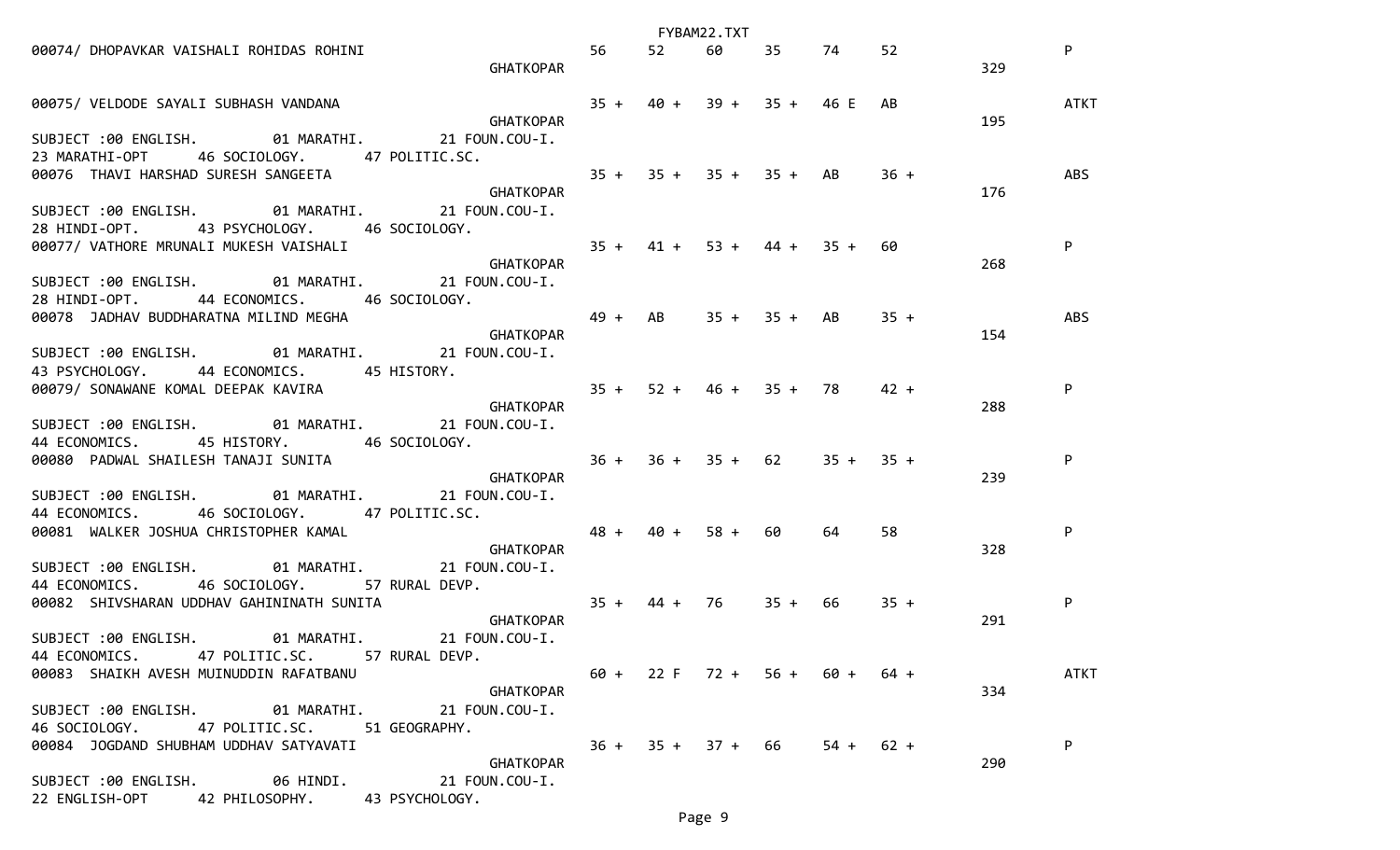|                                                                                                                                                                                                                                                                                                                                                                                                                                                  |                  |                          | FYBAM22.TXT      |    |                               |             |                              |
|--------------------------------------------------------------------------------------------------------------------------------------------------------------------------------------------------------------------------------------------------------------------------------------------------------------------------------------------------------------------------------------------------------------------------------------------------|------------------|--------------------------|------------------|----|-------------------------------|-------------|------------------------------|
| 00085/ KHAN SANA BABAR NILOFAR<br><b>GHATKOPAR</b>                                                                                                                                                                                                                                                                                                                                                                                               |                  |                          |                  |    | $57 + 54 + 35 + 35 + 58$ 45 + |             | P<br>284                     |
| / - FEMALE,@-5042,*-5045, + - MARKS CARRIED, E - ELIGIBLE FOR EXEMPTION, ADC - ADMISSION CANCELLED, RR - RESERVED,RPV - PROVISIONAL,<br>RRX - 0.5050,ABS - ABSENT,APR - ALREADY PASSED IN REVAL., # - T.C.,% - Eli., \$ - Enrl., NULL - NULL & VOID,RWDL - RESULT WILL BE DECLARED LATER<br>UNIVERSITY OF MUMBAI<br>INSTITUTE OF DISTANCE AND OPEN LEARNING<br>OFFICE REGISTER OF F.Y.B.A. EXAMINATION HELD IN MAY, 2022. COLLEGE : 279 I.D.O.L. |                  |                          |                  |    |                               |             | PAGE-NO :-<br>$\overline{7}$ |
|                                                                                                                                                                                                                                                                                                                                                                                                                                                  |                  |                          |                  |    |                               |             |                              |
| CENTRE<br>SEAT NAME OF THE CANDIDATE 1 2 3 4 5 6 7                                                                                                                                                                                                                                                                                                                                                                                               | PAPER WISE MARKS |                          |                  |    |                               |             | TOTAL<br>REM<br>MARKS        |
| SUBJECT :00 ENGLISH. 06 HINDI. 21 FOUN.COU-I.<br>22 ENGLISH-OPT<br>44 ECONOMICS.<br>45 HISTORY.<br>00086/ CHOUDHARI MANTASHA HASAN RAJA ZARINA KHATOON<br><b>GHATKOPAR</b>                                                                                                                                                                                                                                                                       |                  | 47 + 35 + 47 + 76        |                  |    |                               | $35 + 40 +$ | P<br>280                     |
| 00087/ UMME KULSUM ANWAR AALAM AYESHA KHATOON<br><b>GHATKOPAR</b><br>SUBJECT :00 ENGLISH. 06 HINDI.<br>21 FOUN.COU-I.                                                                                                                                                                                                                                                                                                                            | $38 +$           | 44 + 48                  |                  | 40 | 44                            | $35 +$      | P<br>249                     |
| 42 PHILOSOPHY.<br>44 ECONOMICS.<br>45 HISTORY.<br>00088/ ASWANI KARISHMA MUKESH ANJU<br>GHATKOPAR<br>SUBJECT :00 ENGLISH. 06 HINDI.<br>21 FOUN.COU-I.                                                                                                                                                                                                                                                                                            | $47 +$           |                          | $35 + 35 + 39 +$ |    | 60                            | $61 +$      | P<br>277                     |
| 45 HISTORY.<br>44 ECONOMICS.<br>46 SOCIOLOGY.<br>00089 KURIAN FINNY SKARIA ALEYAMMA<br><b>GHATKOPAR</b>                                                                                                                                                                                                                                                                                                                                          | $52 +$           |                          | $35 + 41 + 82$   |    | $35 +$                        | $37 +$      | P<br>282                     |
| SUBJECT :00 ENGLISH. 06 HINDI.<br>21 FOUN.COU-I.<br>44 ECONOMICS.<br>47 POLITIC.SC.<br>45 HISTORY.<br>00090 SHAIKH ZUBER ANWAR RESHMA                                                                                                                                                                                                                                                                                                            | $58 +$           |                          | $42 + 54 + 60$   |    |                               | $39 + 42 +$ | RPV #                        |
| <b>GHATKOPAR</b><br>06 HINDI.<br>SUBJECT :00 ENGLISH.<br>21 FOUN.COU-I.<br>44 ECONOMICS.<br>46 SOCIOLOGY. 51 GEOGRAPHY.<br>00091/ NAZRA KHATOON ABDUL HADI SALMA KHATOON                                                                                                                                                                                                                                                                         | $45 +$           | 48 +                     |                  |    | $35 + 35 + 35 + 60$           |             | 295<br>P                     |
| <b>GHATKOPAR</b><br>SUBJECT :00 ENGLISH. 06 HINDI.<br>21 FOUN.COU-I.<br>45 HISTORY.<br>46 SOCIOLOGY.<br>54 COMMERCE.                                                                                                                                                                                                                                                                                                                             |                  |                          |                  |    |                               |             | 258                          |
| 00092 NARAYANKAR NILKANTH LAXMAN SOJARBAI<br>GHATKOPAR<br>SUBJECT :00 ENGLISH. 14 FRENCH. 21 FOUN.COU-I.                                                                                                                                                                                                                                                                                                                                         |                  |                          |                  |    | $35 + 66$ $35 + 35 + 41 +$    | -66         | P<br>278                     |
| 22 ENGLISH-OPT 43 PSYCHOLOGY. 46 SOCIOLOGY.<br>00093/ CARVALHO CARABELLE UNA CAEDMON CHARMAINE<br><b>GHATKOPAR</b>                                                                                                                                                                                                                                                                                                                               |                  | $68 + 42 + 43 + 38 + 54$ |                  |    |                               | 72          | P<br>317                     |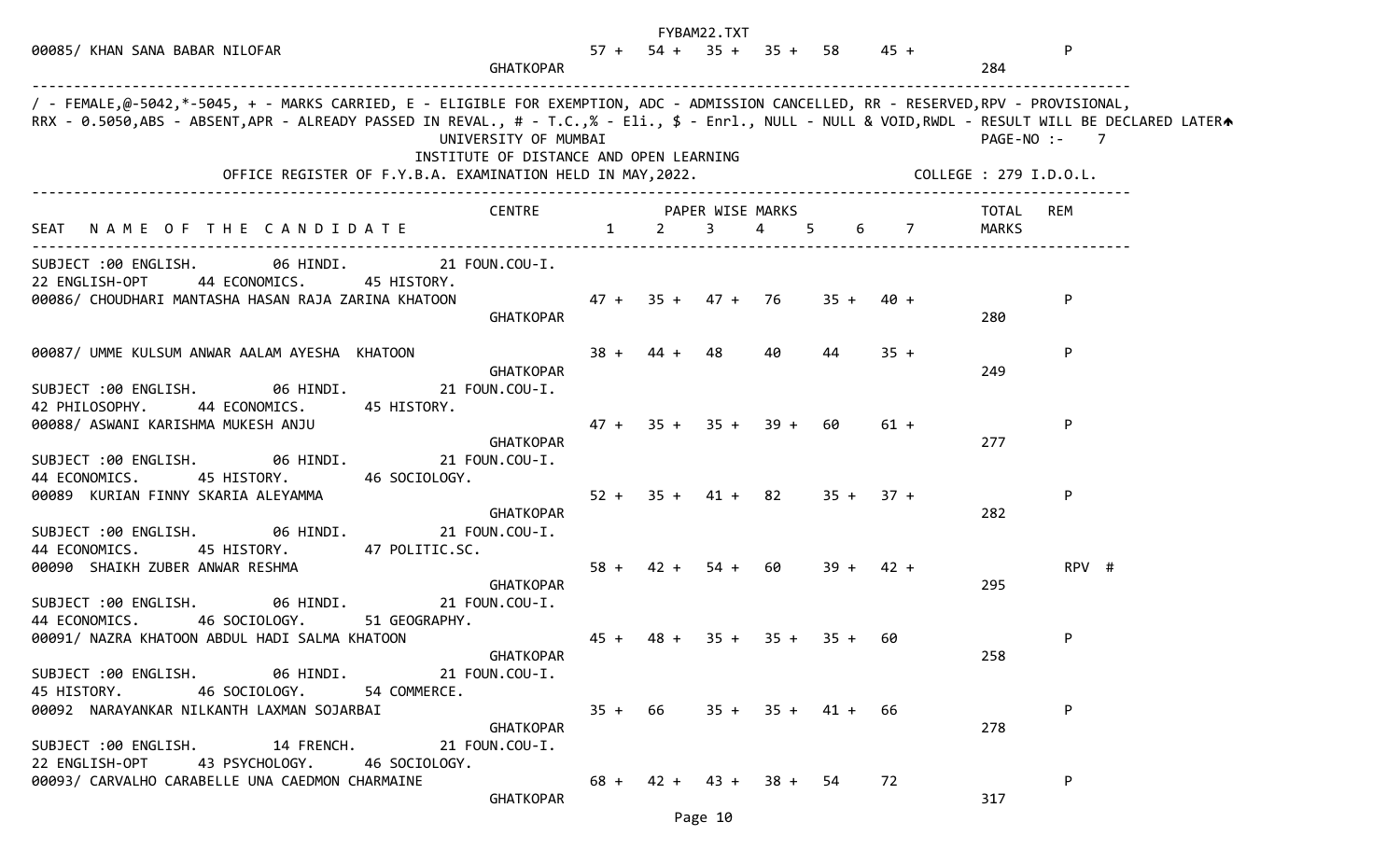| SUBJECT :00 ENGLISH.<br>01 MARATHI.                                                                                                                                                                                                                                                       | 21 FOUN.COU-I.                                                  |        |                                 |             |                            |             |                        |                       |     |
|-------------------------------------------------------------------------------------------------------------------------------------------------------------------------------------------------------------------------------------------------------------------------------------------|-----------------------------------------------------------------|--------|---------------------------------|-------------|----------------------------|-------------|------------------------|-----------------------|-----|
| 23 MARATHI-OPT<br>42 PHILOSOPHY.                                                                                                                                                                                                                                                          | 44 ECONOMICS.                                                   |        |                                 |             |                            |             |                        |                       |     |
| 00094/ GURAV ASHWINI HARICHANDRA ARCHANA                                                                                                                                                                                                                                                  |                                                                 | $35 +$ |                                 |             | $40 + 40 + 35 + 40 + 46$   |             |                        |                       | P   |
| SUBJECT :00 ENGLISH. 01 MARATHI.<br>23 MARATHI-OPT<br>44 ECONOMICS. 45 HISTORY.                                                                                                                                                                                                           | <b>THANE</b><br>21 FOUN.COU-I.                                  |        |                                 |             |                            |             |                        | 236                   |     |
| 00095 GURAV NARAYAN DASHRATH SUPRIYA                                                                                                                                                                                                                                                      | <b>THANE</b>                                                    | $52 +$ |                                 |             | $52 + 56 + 40 +$           | 44 +        | 54                     | 298                   | P   |
| SUBJECT :00 ENGLISH. 01 MARATHI. 21 FOUN.COU-I.<br>44 ECONOMICS. 45 HISTORY.<br>43 PSYCHOLOGY.                                                                                                                                                                                            |                                                                 |        |                                 |             |                            |             |                        |                       |     |
| 00096/ RENUSE SUJATA ASHOK MANDA                                                                                                                                                                                                                                                          | <b>THANE</b>                                                    | 46     |                                 |             | $57 + 47 + 40 +$           | -52         | 41 +                   | 283                   | P   |
| SUBJECT:00 ENGLISH. 01 MARATHI.<br>43 PSYCHOLOGY.<br>45 HISTORY. 46 SOCIOLOGY.                                                                                                                                                                                                            | 21 FOUN.COU-I.                                                  |        |                                 |             |                            |             |                        |                       |     |
| 00097 JAGDHANE SANDEEP UTTAM ARUNA<br>SUBJECT:00 ENGLISH. 01 MARATHI.                                                                                                                                                                                                                     | <b>THANE</b><br>21 FOUN.COU-I.                                  | $35 +$ | $44 + 54$                       |             | 46                         | 62          | 56                     | 297                   | P   |
| 44 ECONOMICS.<br>45 HISTORY. 47 POLITIC.SC.<br>00098 DIKE SURAJ SHIVAJI SHALINI                                                                                                                                                                                                           |                                                                 |        | $35 + 49 + 38 + 78$             |             |                            | $52 + 46 +$ |                        |                       | P   |
|                                                                                                                                                                                                                                                                                           | <b>THANE</b>                                                    |        |                                 |             |                            |             |                        | 298                   |     |
| 00099 KADAM MAHADEO BABAN KALPANA                                                                                                                                                                                                                                                         | <b>THANE</b>                                                    |        | $35 + 39 + 39 + 54$ $35 + 47 +$ |             |                            |             |                        | 249                   | P   |
| / - FEMALE,@-5042,*-5045, + - MARKS CARRIED, E - ELIGIBLE FOR EXEMPTION, ADC - ADMISSION CANCELLED, RR - RESERVED,RPV - PROVISIONAL,<br>RRX - 0.5050,ABS - ABSENT,APR - ALREADY PASSED IN REVAL., # - T.C.,% - Eli., \$ - Enrl., NULL - NULL & VOID,RWDL - RESULT WILL BE DECLARED LATERA | UNIVERSITY OF MUMBAI<br>INSTITUTE OF DISTANCE AND OPEN LEARNING |        |                                 |             |                            |             |                        | PAGE-NO :-            | - 8 |
|                                                                                                                                                                                                                                                                                           | OFFICE REGISTER OF F.Y.B.A. EXAMINATION HELD IN MAY, 2022.      |        |                                 |             |                            |             | COLLEGE : 279 I.D.O.L. |                       |     |
| NAME OF THE CANDIDATE<br>SEAT                                                                                                                                                                                                                                                             | CENTRE PAPER WISE MARKS<br>$1 \t 2$                             |        |                                 | $3^{\circ}$ | 4 5                        |             | $6\qquad 7$            | TOTAL<br><b>MARKS</b> | REM |
| SUBJECT :00 ENGLISH. 01 MARATHI. 21 FOUN.COU-I.<br>44 ECONOMICS. 47 POLITIC.SC. 57 RURAL DEVP.                                                                                                                                                                                            |                                                                 |        |                                 |             |                            |             |                        |                       |     |
| 00100 JAIGADE PRATHMESH HANMANT SHOBHA                                                                                                                                                                                                                                                    | <b>THANE</b>                                                    | $36 +$ | $52 + 74$                       |             | 62                         | 54          | 64 +                   | 342                   | P   |
| SUBJECT :00 ENGLISH.<br>06 HINDI.<br>43 PSYCHOLOGY.<br>22 ENGLISH-OPT                                                                                                                                                                                                                     | 21 FOUN.COU-I.<br>44 ECONOMICS.                                 |        |                                 |             |                            |             |                        |                       |     |
| 00101/ SAYED SANYA FATIMA ABDULHASAN BILKIS                                                                                                                                                                                                                                               |                                                                 | 56     |                                 |             | $76 + 52 + 52 + 84 + 68 +$ |             |                        |                       | P   |
| SUBJECT :00 ENGLISH.<br>06 HINDI.                                                                                                                                                                                                                                                         | <b>THANE</b><br>21 FOUN.COU-I.                                  |        |                                 |             |                            |             |                        | 388                   |     |

22 ENGLISH-OPT 44 ECONOMICS. 51 GEOGRAPHY.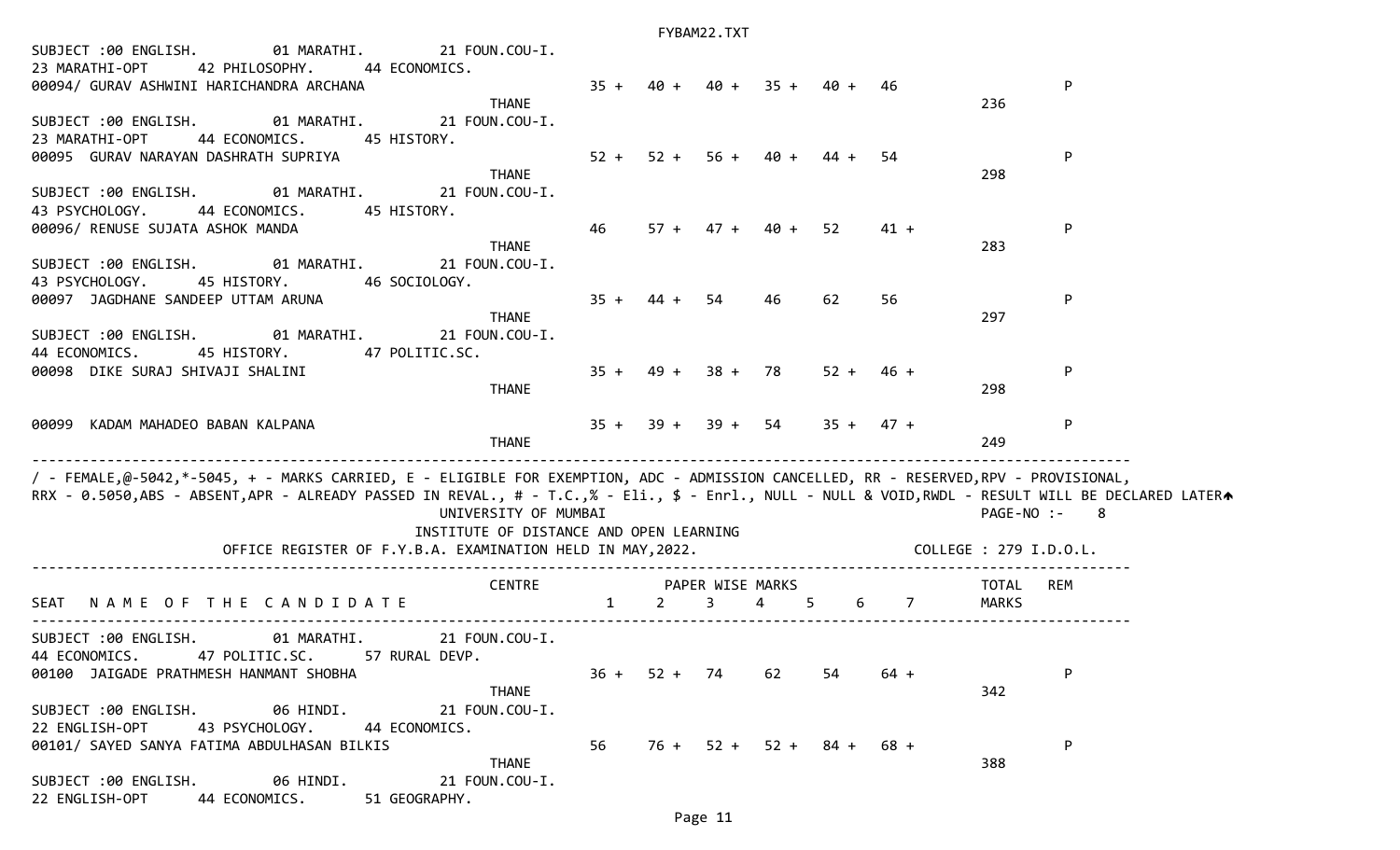|                                                                                  |                       |                                 | FYBAM22.TXT |     |             |        |     |             |
|----------------------------------------------------------------------------------|-----------------------|---------------------------------|-------------|-----|-------------|--------|-----|-------------|
| <b>THANE</b><br>00102/ KHAN NUSRAT JAHANGIR NAZMA                                |                       | $40 + 60 + 60 + 36 + 36$ 35 +   |             |     |             |        |     | P           |
|                                                                                  |                       |                                 |             |     |             |        | 267 |             |
| SUBJECT :00 ENGLISH. 06 HINDI. 21 FOUN.COU-I.                                    |                       |                                 |             |     |             |        |     |             |
| 45 HISTORY. 64 EDUCATION.<br>43 PSYCHOLOGY.                                      |                       |                                 |             |     |             |        |     |             |
| 00103/ NADAR JULIANCE THOMAS JESSI                                               | $60 + 35 + 56 + 38$   |                                 |             |     | 68 + 46     |        |     | <b>RPV</b>  |
| <b>THANE</b>                                                                     |                       |                                 |             |     |             |        | 303 |             |
| SUBJECT :00 ENGLISH. 06 HINDI. 21 FOUN.COU-I.                                    |                       |                                 |             |     |             |        |     |             |
| 43 PSYCHOLOGY. 46 SOCIOLOGY. 47 POLITIC.SC.                                      |                       |                                 |             |     |             |        |     |             |
| 00104 CHAVAN MOHNISH ASHOK ARCHANA                                               |                       | $52 + 64 + 42 + 44 + 37 +$      |             |     |             | 56.    |     | P           |
| <b>THANE</b>                                                                     |                       |                                 |             |     |             |        | 295 |             |
| SUBJECT :00 ENGLISH. 06 HINDI. 21 FOUN.COU-I.                                    |                       |                                 |             |     |             |        |     |             |
| 44 ECONOMICS. 46 SOCIOLOGY. 64 EDUCATION.                                        |                       |                                 |             |     |             |        |     |             |
| 00105/ SINGH INDIRA SINGH GORAKH BAHADUR SINGH RAJNI 64 + 63 + 42 + 64 35 + 41 + |                       |                                 |             |     |             |        |     | P           |
| <b>THANE</b>                                                                     |                       |                                 |             |     |             |        | 309 |             |
| SUBJECT :00 ENGLISH. 01 MARATHI. 21 FOUN.COU-I.                                  |                       |                                 |             |     |             |        |     |             |
| 43 PSYCHOLOGY. 44 ECONOMICS. 45 HISTORY.                                         |                       |                                 |             |     |             |        |     |             |
| 00106 HARAD VAIBHAV SHANTARAM VANITA                                             |                       | $54 + 35 + 53 + 66$ $56 + 36 +$ |             |     |             |        |     | P           |
|                                                                                  | BHIWANDI.             |                                 |             |     |             |        | 300 |             |
| SUBJECT:00 ENGLISH. 01 MARATHI. 21 FOUN.COU-I.                                   |                       |                                 |             |     |             |        |     |             |
| 45 HISTORY. 47 POLITIC.SC. 57 RURAL DEVP.                                        |                       |                                 |             |     |             |        |     |             |
| 00107/ PATIL RASIKA LAXMAN GOUTAMI                                               | $54 + 60$             |                                 | 46          | 35. | 42          | 64     |     | P           |
|                                                                                  | BHIWANDI.             |                                 |             |     |             |        | 301 |             |
| SUBJECT :00 ENGLISH. 01 MARATHI. 21 FOUN.COU-I.                                  |                       |                                 |             |     |             |        |     |             |
| 22 ENGLISH-OPT 43 PSYCHOLOGY. 44 ECONOMICS.                                      |                       |                                 |             |     |             |        |     |             |
|                                                                                  |                       |                                 |             | 68  | 64 +        | $68 +$ |     | P           |
|                                                                                  | KALYAN.               |                                 |             |     |             |        | 347 |             |
| SUBJECT:00 ENGLISH. 01 MARATHI. 21 FOUN.COU-I.                                   |                       |                                 |             |     |             |        |     |             |
| 22 ENGLISH-OPT 45 HISTORY. 47 POLITIC.SC.                                        |                       |                                 |             |     |             |        |     |             |
|                                                                                  |                       |                                 |             |     |             |        |     |             |
| 00109 ANDHALE ABHISHEK BHARAT CHHAYA                                             | $35 + 44 + 35 + 40$   |                                 |             |     | $35 + 35 +$ |        |     | P           |
| KALYAN.                                                                          |                       |                                 |             |     |             |        | 224 |             |
| SUBJECT :00 ENGLISH. 01 MARATHI. 21 FOUN.COU-I.                                  |                       |                                 |             |     |             |        |     |             |
| 43 PSYCHOLOGY. 45 HISTORY.<br>23 MARATHI-OPT                                     |                       |                                 |             |     |             |        |     |             |
| 00110 DIXIT MAYURESH PANDIT KAVITA                                               | $58 + 52 + 51 + 58 +$ |                                 |             |     | 70          | $56 +$ |     | RPV #       |
|                                                                                  | KALYAN.               |                                 |             |     |             |        | 345 |             |
| SUBJECT :00 ENGLISH. 01 MARATHI. 21 FOUN.COU-I.                                  |                       |                                 |             |     |             |        |     |             |
| 23 MARATHI-OPT 44 ECONOMICS.<br>45 HISTORY.                                      |                       |                                 |             |     |             |        |     |             |
| 00111 JADHAV ROHIT PRAKASH PRIYA                                                 |                       | $18 F$ $35 + 36 + 35 + AB$      |             |     |             | $35 +$ |     | <b>ATKT</b> |
|                                                                                  | KALYAN.               |                                 |             |     |             |        | 159 |             |
|                                                                                  |                       |                                 |             |     |             |        |     |             |
| 00112/ PATIL NILIMA ULHAS SADHANA                                                |                       | $35 + 44 + 49 + 40 +$           |             |     | 70          | $36 +$ |     | P           |
|                                                                                  | KALYAN.               |                                 |             |     |             |        | 274 |             |
| SUBJECT :00 ENGLISH.<br>01 MARATHI.<br>21 FOUN.COU-I.                            |                       |                                 |             |     |             |        |     |             |
| 23 MARATHI-OPT<br>44 ECONOMICS. 47 POLITIC.SC.                                   |                       |                                 |             |     |             |        |     |             |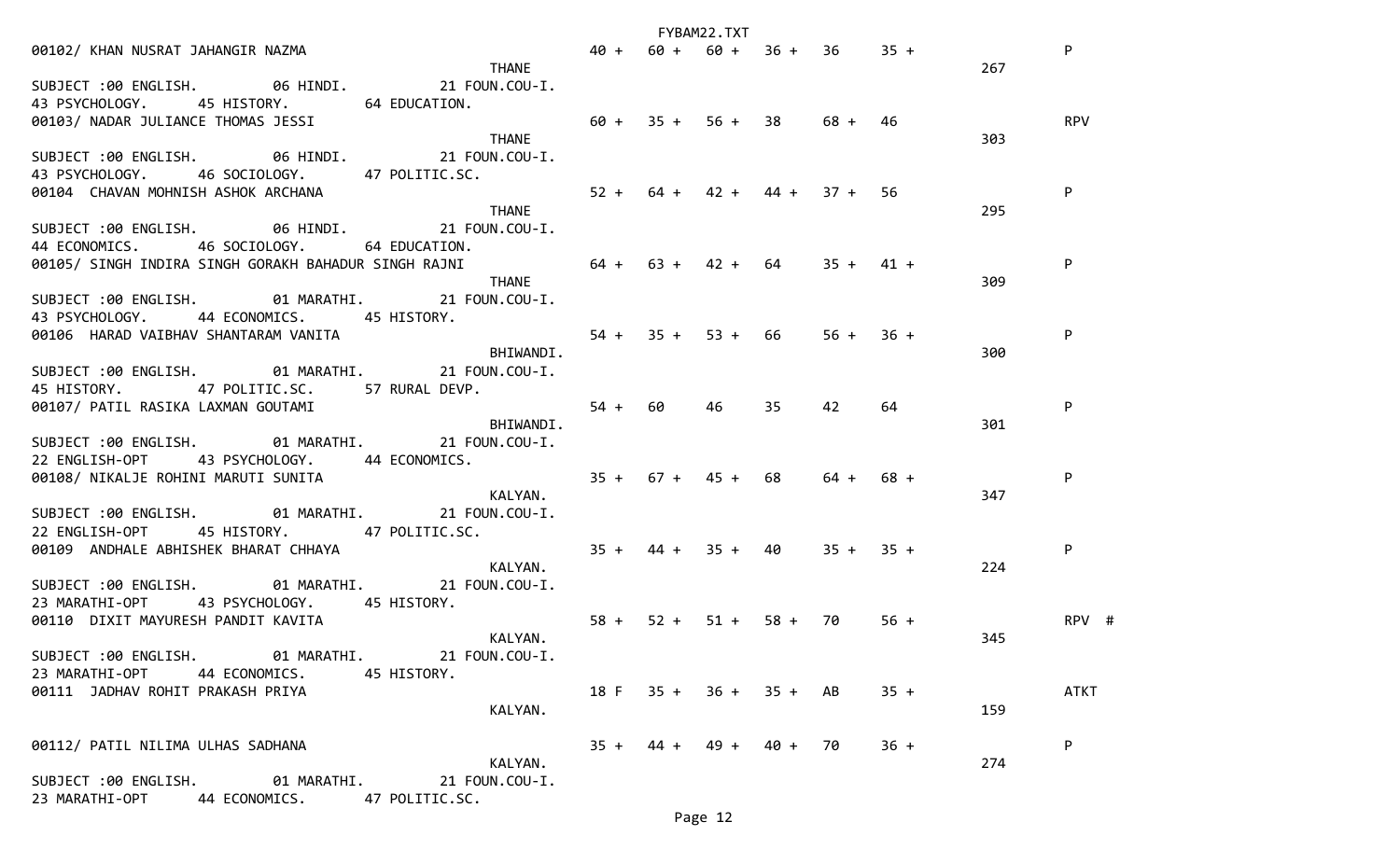|                                                                                                                                                                                                                                                                                                                                                                                                                            |                         |                               | FYBAM22.TXT |             |      |                               |                |                  |
|----------------------------------------------------------------------------------------------------------------------------------------------------------------------------------------------------------------------------------------------------------------------------------------------------------------------------------------------------------------------------------------------------------------------------|-------------------------|-------------------------------|-------------|-------------|------|-------------------------------|----------------|------------------|
| 00113/ PACHUPATE RUTUJA RAMCHANDRA SAVITA<br>KALYAN.                                                                                                                                                                                                                                                                                                                                                                       |                         |                               |             |             |      | $40 + 56 + 48 + 48 + 46$ 40 + | 278            | $\mathsf{P}$     |
| / - FEMALE,@-5042,*-5045, + - MARKS CARRIED, E - ELIGIBLE FOR EXEMPTION, ADC - ADMISSION CANCELLED, RR - RESERVED,RPV - PROVISIONAL,<br>RRX - 0.5050,ABS - ABSENT,APR - ALREADY PASSED IN REVAL., # - T.C.,% - Eli., \$ - Enrl., NULL - NULL & VOID,RWDL - RESULT WILL BE DECLARED LATERA<br>UNIVERSITY OF MUMBAI<br>INSTITUTE OF DISTANCE AND OPEN LEARNING<br>OFFICE REGISTER OF F.Y.B.A. EXAMINATION HELD IN MAY, 2022. |                         |                               |             |             |      | COLLEGE : 279 I.D.O.L.        |                | PAGE-NO :-<br>-9 |
|                                                                                                                                                                                                                                                                                                                                                                                                                            |                         |                               |             |             |      |                               |                |                  |
| SEAT NAME OF THE CANDIDATE 1 2                                                                                                                                                                                                                                                                                                                                                                                             | CENTRE PAPER WISE MARKS |                               | $3^{\circ}$ | 4 5         |      | $6\qquad 7$                   | TOTAL<br>MARKS | REM              |
| SUBJECT :00 ENGLISH. 01 MARATHI. 21 FOUN.COU-I.<br>45 HISTORY. 47 POLITIC.SC.<br>23 MARATHI-OPT<br>00114 SHIRKE SHAILESH NARENDRA NAYNA<br>KALYAN.                                                                                                                                                                                                                                                                         | 42                      | 62                            | 70          | 56          | 76   | 52                            | 358            | P                |
| SUBJECT :00 ENGLISH. 01 MARATHI. 21 FOUN.COU-I.<br>23 MARATHI-OPT<br>46 SOCIOLOGY. 47 POLITIC.SC.<br>00115/ SAPKALE PRIYANKA LAXMAN SUNITA<br>KALYAN.                                                                                                                                                                                                                                                                      | AB                      | $46 +$                        |             | $58 + 35 +$ | 60 + | $54 +$                        | 253            | <b>ABS</b>       |
| SUBJECT :00 ENGLISH.<br>01 MARATHI. 21 FOUN.COU-I.<br>43 PSYCHOLOGY. 44 ECONOMICS. 47 POLITIC.SC.<br>00116/ SHINDE DIPIKA EKNATH RESHMA<br>KALYAN.                                                                                                                                                                                                                                                                         |                         | $35 + 35 + 35 + 58$           |             |             | 52   | $40 +$                        | 255            | P                |
| SUBJECT :00 ENGLISH. 01 MARATHI. 21 FOUN.COU-I.<br>43 PSYCHOLOGY.<br>45 HISTORY. 51 GEOGRAPHY.<br>00117 MORE ASHOK ANANT LAXMI<br>KALYAN.                                                                                                                                                                                                                                                                                  |                         | $44 + 65 + 40 + 38 +$         |             |             | 60   | 56                            | 303            | P                |
| SUBJECT :00 ENGLISH. 01 MARATHI.<br>21 FOUN.COU-I.<br>43 PSYCHOLOGY.<br>47 POLITIC.SC. 54 COMMERCE.<br>00118 WAGH KIRAN LAXMAN PUSHPA                                                                                                                                                                                                                                                                                      |                         | $39 + 57 + 50 + 35 + 35 + 80$ |             |             |      |                               |                | P                |
| KALYAN.<br>SUBJECT :00 ENGLISH.<br>01 MARATHI.<br>21 FOUN.COU-I.<br>44 ECONOMICS. 45 HISTORY. 47 POLITIC.SC.<br>00119/ SATOPE JAGRUTI KAMLAKAR MAHESHWARI                                                                                                                                                                                                                                                                  |                         |                               |             |             |      | 50 $52$ $37 + 35 + 61 + 35 +$ | 296            | P                |
| KALYAN.<br>SUBJECT :00 ENGLISH. 01 MARATHI. 21 FOUN.COU-I.<br>44 ECONOMICS. 45 HISTORY. 51 GEOGRAPHY.                                                                                                                                                                                                                                                                                                                      |                         |                               |             |             |      |                               | 270            |                  |
| 00120 DABHOLKAR SIDDHESH NANDKUMAR VINITA<br>KALYAN.<br>SUBJECT :00 ENGLISH. 01 MARATHI. 21 FOUN.COU-I.<br>44 ECONOMICS. 46 SOCIOLOGY. 47 POLITIC.SC.                                                                                                                                                                                                                                                                      |                         | $37 + 42 + 35 + 42$ 42 + 36   |             |             |      |                               | 234            | P                |
| 00121 JANGAM SANDIP EKNATH LATABAI                                                                                                                                                                                                                                                                                                                                                                                         |                         | $45 + 52 + 43 + 35 + 43 + 60$ | Page 13     |             |      |                               |                | P                |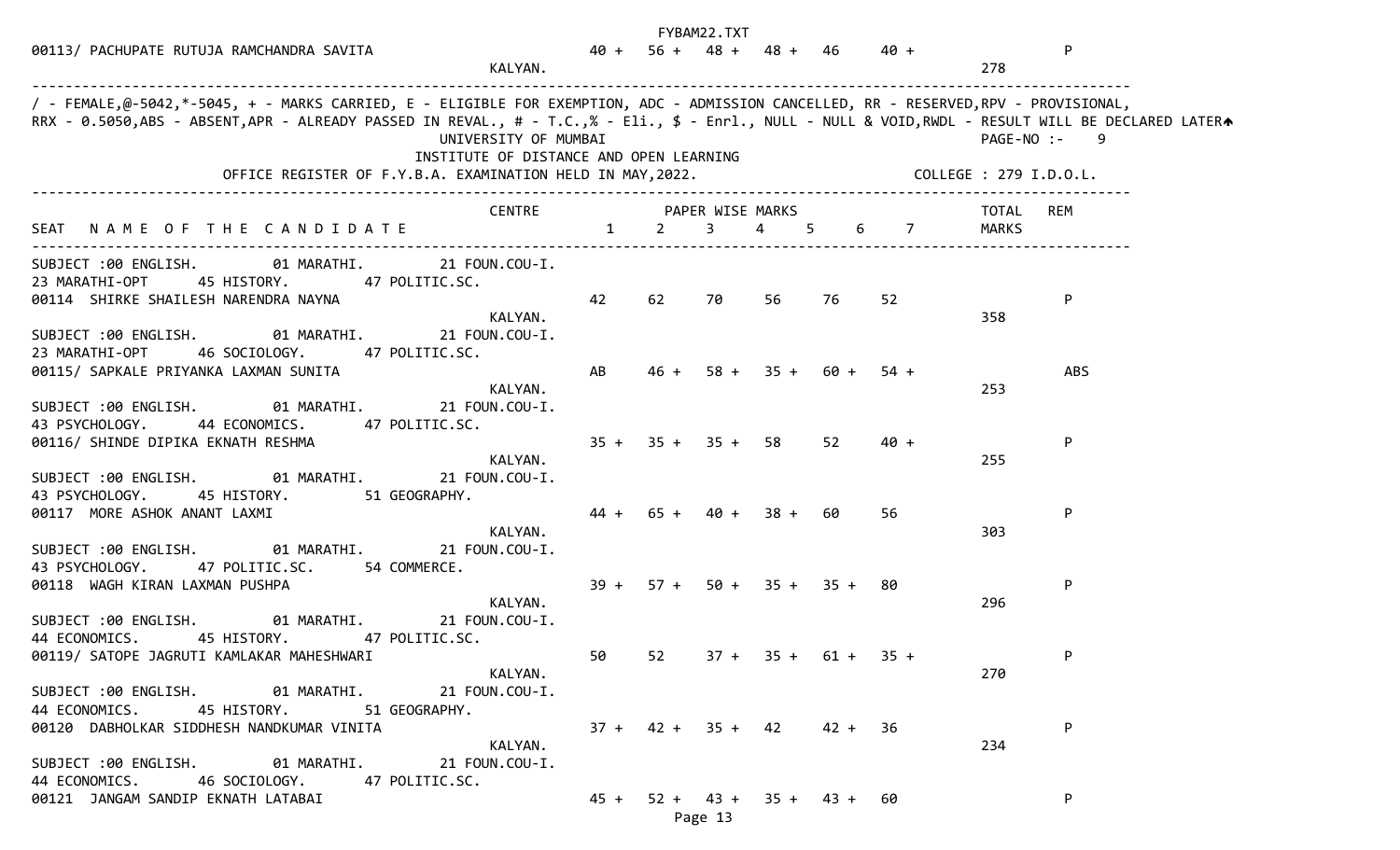|                                                                                                                                                   | KALYAN.                                 |              |                |        |                               |                  |                | 278           |             |
|---------------------------------------------------------------------------------------------------------------------------------------------------|-----------------------------------------|--------------|----------------|--------|-------------------------------|------------------|----------------|---------------|-------------|
| SUBJECT :00 ENGLISH.<br>01 MARATHI.                                                                                                               | 21 FOUN.COU-I.                          |              |                |        |                               |                  |                |               |             |
| 45 HISTORY.<br>46 SOCIOLOGY. 51 GEOGRAPHY.                                                                                                        |                                         |              |                |        |                               |                  |                |               |             |
| 00122 MULANI SADDAM NURUDDIN SHAMMA                                                                                                               |                                         |              |                | 40 +   |                               | $42 + 35 + 26$ F |                |               | <b>ATKT</b> |
|                                                                                                                                                   | KALYAN.                                 |              |                |        |                               |                  |                | 231           |             |
| SUBJECT:00 ENGLISH. 01 MARATHI.                                                                                                                   | 21 FOUN.COU-I.                          |              |                |        |                               |                  |                |               |             |
| 45 HISTORY.<br>51 GEOGRAPHY.<br>57 RURAL DEVP.                                                                                                    |                                         | $37 +$       |                |        | $35 + 38$                     |                  | $35 +$         |               |             |
| 00123 GANGURDE SACHIN BHIKA MEENA                                                                                                                 | KALYAN.                                 |              | 48 +           | 60     |                               |                  |                | 253           | P           |
| SUBJECT :00 ENGLISH.<br>01 MARATHI.                                                                                                               | 21 FOUN.COU-I.                          |              |                |        |                               |                  |                |               |             |
| 47 POLITIC.SC.<br>57 RURAL DEVP.<br>46 SOCIOLOGY.                                                                                                 |                                         |              |                |        |                               |                  |                |               |             |
| 00124/ KAKADE RENUKA BALIRAM LAXMI                                                                                                                |                                         | 54           | $42 +$         | $38 +$ | $36 +$                        |                  | $35 + 48 +$    |               | P           |
|                                                                                                                                                   | KALYAN.                                 |              |                |        |                               |                  |                | 253           |             |
| SUBJECT :00 ENGLISH. 06 HINDI.                                                                                                                    | 21 FOUN.COU-I.                          |              |                |        |                               |                  |                |               |             |
| 22 ENGLISH-OPT<br>43 PSYCHOLOGY.<br>64 EDUCATION.                                                                                                 |                                         |              |                |        |                               |                  |                |               |             |
| 00125/ YESADIAN NEBOJESLIN JAYARAJ JAYASELVI                                                                                                      |                                         |              | $54 + AB$      |        | $35 + 35 + 35 + 37 +$         |                  |                |               | <b>ABS</b>  |
|                                                                                                                                                   | KALYAN.                                 |              |                |        |                               |                  |                | 196           |             |
| 06 HINDI.<br>SUBJECT :00 ENGLISH.                                                                                                                 | 21 FOUN.COU-I.                          |              |                |        |                               |                  |                |               |             |
| 28 HINDI-OPT. 43 PSYCHOLOGY. 54 COMMERCE.                                                                                                         |                                         |              |                |        |                               |                  |                |               |             |
| 00126 KAMAT AMEY GOVIND SHAMAL                                                                                                                    |                                         |              |                |        | $62 + 53 + 42 + 51 + 38$      |                  | $65 +$         |               | P           |
|                                                                                                                                                   | KALYAN.                                 |              |                |        |                               |                  |                | 311           |             |
| SUBJECT :00 ENGLISH. 04 SINDHI. 21 FOUN.COU-I.                                                                                                    |                                         |              |                |        |                               |                  |                |               |             |
| 54 COMMERCE.<br>28 HINDI-OPT.<br>46 SOCIOLOGY.                                                                                                    |                                         |              |                |        |                               |                  |                |               |             |
| 00127 CHANDWANI LALIT SURESHLAL NEETU                                                                                                             |                                         |              |                |        | $36 + 46 + 42 + 35 + 35 + 92$ |                  |                |               | P           |
| ____________________________________                                                                                                              | KALYAN.                                 |              |                |        |                               |                  |                | 286           |             |
| / - FEMALE,@-5042,*-5045, + - MARKS CARRIED, E - ELIGIBLE FOR EXEMPTION, ADC - ADMISSION CANCELLED, RR - RESERVED,RPV - PROVISIONAL,              |                                         |              |                |        |                               |                  |                |               |             |
| RRX - 0.5050,ABS - ABSENT,APR - ALREADY PASSED IN REVAL., # - T.C.,% - Eli., \$ - Enrl., NULL - NULL & VOID,RWDL - RESULT WILL BE DECLARED LATERA |                                         |              |                |        |                               |                  |                |               |             |
|                                                                                                                                                   | UNIVERSITY OF MUMBAI                    |              |                |        |                               |                  |                | PAGE-NO :- 10 |             |
|                                                                                                                                                   | INSTITUTE OF DISTANCE AND OPEN LEARNING |              |                |        |                               |                  |                |               |             |
| OFFICE REGISTER OF F.Y.B.A. EXAMINATION HELD IN MAY, 2022. COLLEGE : 279 I.D.O.L.                                                                 |                                         |              |                |        |                               |                  |                |               |             |
|                                                                                                                                                   |                                         |              |                |        |                               |                  |                |               |             |
|                                                                                                                                                   | <b>CENTRE Example 2018</b>              |              |                |        | PAPER WISE MARKS              |                  |                | TOTAL         | REM         |
| NAME OF THE CANDIDATE<br>SEAT                                                                                                                     |                                         | $\mathbf{1}$ | $\overline{2}$ | 3      | 4                             | 6<br>5           | $\overline{7}$ | MARKS         |             |
|                                                                                                                                                   |                                         |              |                |        |                               |                  |                |               |             |
| SUBJECT :00 ENGLISH. 06 HINDI. 21 FOUN.COU-I.                                                                                                     |                                         |              |                |        |                               |                  |                |               |             |
| 43 PSYCHOLOGY.<br>46 SOCIOLOGY.<br>51 GEOGRAPHY.                                                                                                  |                                         |              |                |        |                               |                  |                |               |             |
| 00128 KADAM UDDHAV MARUTI JAYASHREE                                                                                                               |                                         |              |                |        | $54 + 40 + 37 + 35 + 35 + 58$ |                  |                |               | P           |
|                                                                                                                                                   | KALYAN.                                 |              |                |        |                               |                  |                | 259           |             |
| SUBJECT :00 ENGLISH. 06 HINDI.                                                                                                                    | 21 FOUN.COU-I.                          |              |                |        |                               |                  |                |               |             |
| 44 ECONOMICS.<br>45 HISTORY.<br>64 EDUCATION.                                                                                                     |                                         |              |                |        |                               |                  |                |               |             |
| 00129/ GAIKWAD PINKY JEEVAN USHA                                                                                                                  |                                         |              |                |        | $54 + 39 + 35 + 56$           |                  | 40 + 50 +      |               | P           |
|                                                                                                                                                   | KALYAN.                                 |              |                |        |                               |                  |                | 274           |             |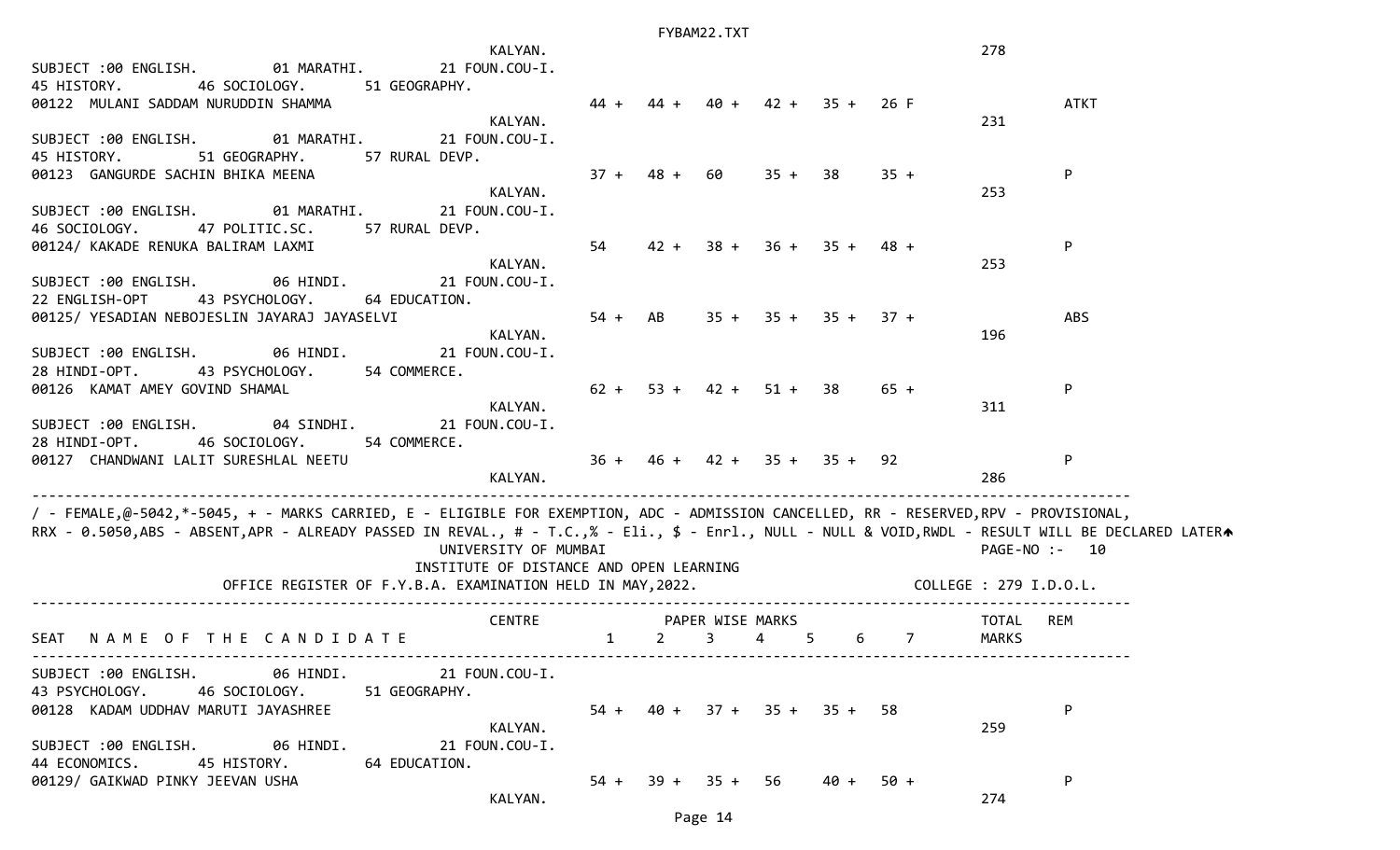| SUBJECT :00 ENGLISH. 06 HINDI. 21 FOUN.COU-I.<br>47 POLITIC.SC. 57 RURAL DEVP.<br>45 HISTORY.<br>00130 DASH PRAMOD KUMAR SANKARSANA RAJALAXMEE | $\frac{1}{2}$ 58               |    | 40             | 42                              | 50 | 68                    | 82     |     | $\mathsf{P}$ |
|------------------------------------------------------------------------------------------------------------------------------------------------|--------------------------------|----|----------------|---------------------------------|----|-----------------------|--------|-----|--------------|
| SUBJECT :00 ENGLISH. 06 HINDI. 21 FOUN.COU-I.<br>51 GEOGRAPHY. 57 RURAL DEVP.<br>45 HISTORY.                                                   | KALYAN.                        |    |                |                                 |    |                       |        | 340 |              |
| 00131 AMARJIT SINGH SAROOP SINGH VANT KAUR                                                                                                     | $40 + 43 + 35 + 62$<br>RALYAN. |    |                |                                 |    | 52                    | $35 +$ | 267 | P            |
| SUBJECT :00 ENGLISH. 01 MARATHI. 21 FOUN.COU-I.<br>44 ECONOMICS. 45 HISTORY. 51 GEOGRAPHY.                                                     |                                |    |                | $35 + 35 + 43 + 35 + 37 + 42$   |    |                       |        |     | P            |
| 00132 KADAM AKSHAY ARJUN ARCHANA<br>MAHAD.<br>SUBJECT :00 ENGLISH. 01 MARATHI. 21 FOUN.COU-I.                                                  |                                |    |                |                                 |    |                       |        | 227 |              |
| 43 PSYCHOLOGY. 44 ECONOMICS. 46 SOCIOLOGY.<br>43 PSYCHOLOGY. 44 LOONGLOUS.<br>00133/ PAWAR LAXMI VASANT SUREKHA BORIVALI.                      | 50                             |    |                | $43 + 35 + 35 + 35 + 48 +$      |    |                       |        | 246 | $\mathsf{P}$ |
| SUBJECT :00 ENGLISH. 01 MARATHI. 21 FOUN.COU-I.<br>43 PSYCHOLOGY. 46 SOCIOLOGY. 47 POLITIC.SC.                                                 |                                |    |                |                                 |    |                       |        |     |              |
| 00134/ KAMBLE ARPITA SACHIN SWAPNALI<br>SUBJECT :00 ENGLISH. 01 MARATHI. 21 FOUN.COU-I.                                                        | 46<br>BORIVALI.                |    | 54             | 64                              | 35 | 50                    | 56     | 305 | P            |
| 45 HISTORY. 51 GEOGRAPHY. 57 RURAL DEVP.<br>80135 SHINDE KEDAR SANTOSH KIRAN<br>SIIRTECT : QQ ENGLITELL AT SHINDER SANTOSH KIRAN               |                                |    | $60 + 64$ 40 + |                                 | 78 | 60                    | $68 +$ |     | P            |
| SUBJECT :00 ENGLISH. 06 HINDI. 21 FOUN.COU-I.<br>22 ENGLISH-OPT 51 GEOGRAPHY. 64 EDUCATION.                                                    |                                |    |                |                                 |    |                       |        | 370 |              |
| 00136 MAURYA SANDEEP KUMAR RAMASARA TARA DEVI $35 + 35 + 38 + 52$                                                                              | BORIVALI.                      |    |                |                                 |    | 42                    | $36 +$ | 238 | P            |
| SUBJECT :00 ENGLISH. 06 HINDI. 21 FOUN.COU-I.<br>28 HINDI-OPT. 43 PSYCHOLOGY. 44 ECONOMICS.<br>00137/ SAHU GUDIYA SURESH JYOTI DEVI            | $\sim$ 56                      |    | 72             | 68                              | 54 | 46                    | 60     |     | P            |
| SUBJECT :00 ENGLISH. 06 HINDI. 21 FOUN.COU-I.                                                                                                  | BORIVALI.                      |    |                |                                 |    |                       |        | 356 |              |
| 42 PHILOSOPHY. 45 HISTORY. 47 POLITIC.SC.<br>00138 GOSWAMI JAY ARUN VANDANA                                                                    | BORIVALI.                      | AB | AB             | AB.                             | AB | AB                    | AB     | ABS | <b>RPV</b>   |
| SUBJECT :00 ENGLISH. 06 HINDI. 21 FOUN.COU-I.<br>43 PSYCHOLOGY. 45 HISTORY. 54 COMMERCE.                                                       |                                |    |                |                                 |    |                       |        |     |              |
| 00139 SINGH ROHIT RAVINDRA NARAYAAN SHAKUNTALA<br>SUBJECT :00 ENGLISH. 14 FRENCH. 21 FOUN.COU-I.                                               | BORIVALI.                      |    |                | $52 + 37 + 62 + 82$ $38 + 40 +$ |    |                       |        | 311 | P            |
| 22 ENGLISH-OPT 43 PSYCHOLOGY. 45 HISTORY.<br>00140/ PEREIRA ABIGAIL MAURICE CHARMAINE                                                          |                                |    | $56 + AB$      |                                 |    | $53 + 41 + 38 + 45 +$ |        |     | ABS          |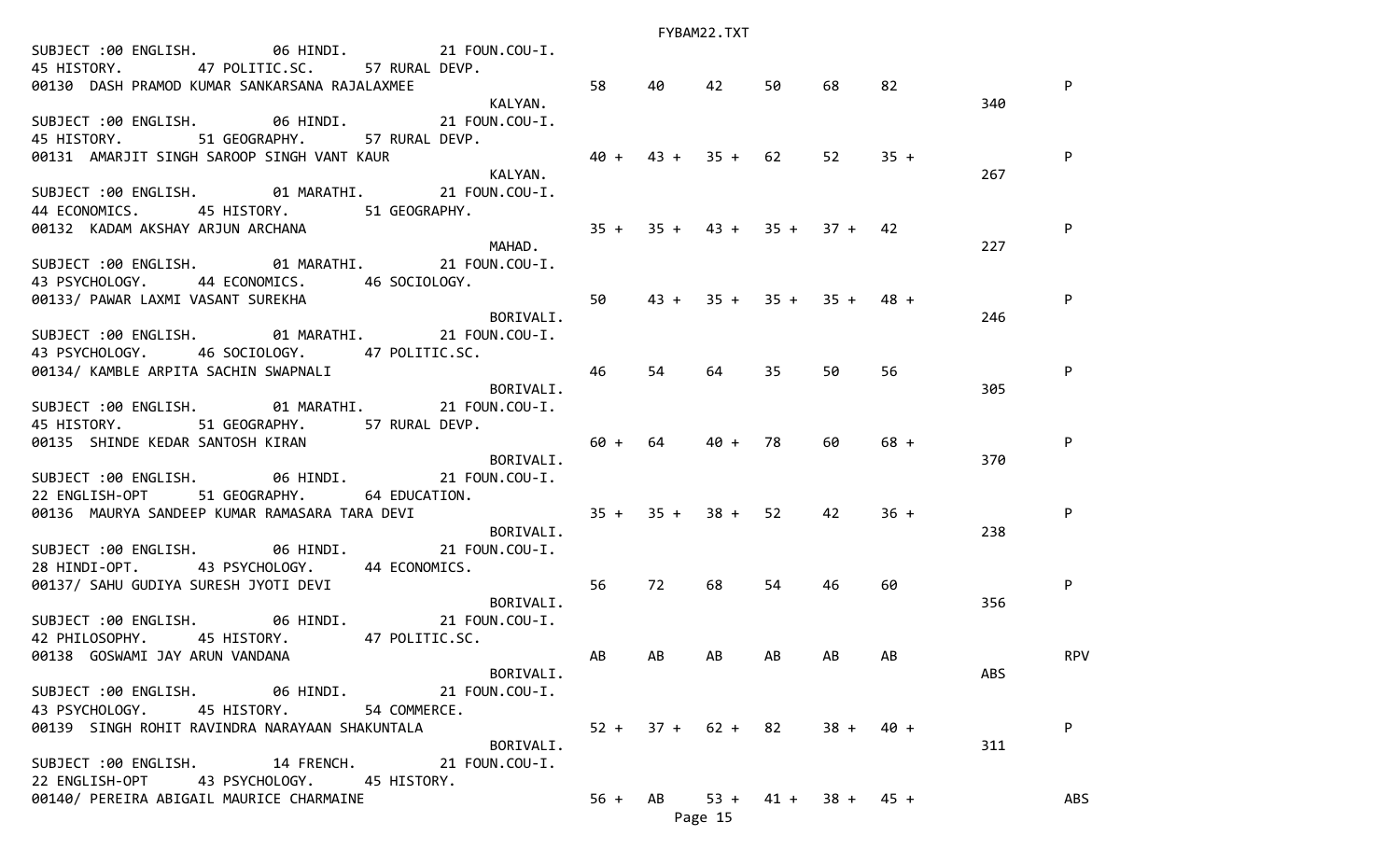| SUBJECT :00 ENGLISH. 01 MARATHI.<br>23 MARATHI-OPT<br>45 HISTORY. 46 SOCIOLOGY.<br>00141/ DESAI RUPALI SANJAY SANDYA                                                                                                                                                                                                                                                           | BORIVALI.<br>21 FOUN.COU-I.<br>RATNAGIRI                        |        |                |                | $38 + 48 + 51 + 53 + 48 + 56$ |                  |        | 233<br>294 | ${\sf P}$     |
|--------------------------------------------------------------------------------------------------------------------------------------------------------------------------------------------------------------------------------------------------------------------------------------------------------------------------------------------------------------------------------|-----------------------------------------------------------------|--------|----------------|----------------|-------------------------------|------------------|--------|------------|---------------|
| / - FEMALE,@-5042,*-5045, + - MARKS CARRIED, E - ELIGIBLE FOR EXEMPTION, ADC - ADMISSION CANCELLED, RR - RESERVED,RPV - PROVISIONAL,<br>RRX - 0.5050,ABS - ABSENT,APR - ALREADY PASSED IN REVAL., # - T.C.,% - Eli., \$ - Enrl., NULL - NULL & VOID,RWDL - RESULT WILL BE DECLARED LATERA<br>OFFICE REGISTER OF F.Y.B.A. EXAMINATION HELD IN MAY, 2022. COLLEGE : 279 I.D.O.L. | UNIVERSITY OF MUMBAI<br>INSTITUTE OF DISTANCE AND OPEN LEARNING |        |                |                |                               |                  |        |            | PAGE-NO :- 11 |
|                                                                                                                                                                                                                                                                                                                                                                                | CENTRE PAPER WISE MARKS                                         |        |                |                |                               |                  |        | TOTAL      | REM           |
| NAME OF THE CANDIDATE<br>SEAT                                                                                                                                                                                                                                                                                                                                                  |                                                                 |        | $1 \t 2$       |                | 3 4 5                         |                  | 6 7    | MARKS      |               |
| SUBJECT :00 ENGLISH.<br>44 ECONOMICS. 46 SOCIOLOGY. 57 RURAL DEVP.<br>00142 MANGEKAR ATISH ANANT ANITA<br>01 MARATHI.<br>SUBJECT :00 ENGLISH.                                                                                                                                                                                                                                  | 01 MARATHI. 21 FOUN.COU-I.<br>RATNAGIRI<br>21 FOUN.COU-I.       | $40 +$ |                | 44 + 60        |                               | $60 + 56 + 80 +$ |        | 340        | ${\sf P}$     |
| 46 SOCIOLOGY.<br>47 POLITIC.SC.<br>00143/ AMBOLKAR MRUNALI HARIKISAN ANITA<br>SUBJECT :00 ENGLISH. 01 MARATHI.                                                                                                                                                                                                                                                                 | 57 RURAL DEVP.<br>RATNAGIRI<br>21 FOUN.COU-I.                   | $35 +$ |                |                | $47 + 49 + 35 + 54$           |                  | 62     | 282        | P             |
| 22 ENGLISH-OPT<br>43 PSYCHOLOGY.<br>45 HISTORY.<br>00144/ GONSALVES OLIVIA VICTOR LAVINA                                                                                                                                                                                                                                                                                       | VASAI                                                           | $68 +$ | 68 —           |                | $68 + 56 + 68 + 80 +$         |                  |        | 408        | P             |
| SUBJECT :00 ENGLISH.<br>01 MARATHI.<br>22 ENGLISH-OPT<br>46 SOCIOLOGY.<br>00145/ DBRITTO ANITA PRAVIN VERONICA                                                                                                                                                                                                                                                                 | 21 FOUN.COU-I.<br>64 EDUCATION.<br>VASAI                        |        | $62 + 63 + 76$ |                |                               | $36 + 35 + 35 +$ |        | 307        | P             |
| SUBJECT :00 ENGLISH. 01 MARATHI.<br>23 MARATHI-OPT<br>45 HISTORY.<br>00146/ PEREIRA GLORIYA LUIS CHRISTINA                                                                                                                                                                                                                                                                     | 21 FOUN.COU-I.<br>46 SOCIOLOGY.<br>VASAI                        |        |                |                | $35 + 62 + 35 + 41 + 70$      |                  | $35 +$ | 278        | P             |
| SUBJECT :00 ENGLISH. 01 MARATHI. 21 FOUN.COU-I.<br>23 MARATHI-OPT<br>45 HISTORY. 51 GEOGRAPHY.<br>00147/ RAORANE CHAITALI VINOD VAISHALI                                                                                                                                                                                                                                       | VASAI                                                           |        |                |                | $40 + 52 + 56 + 72 + 76 + 56$ |                  |        | 352        | P             |
| SUBJECT :00 ENGLISH. 01 MARATHI. 21 FOUN.COU-I.<br>43 PSYCHOLOGY.<br>46 SOCIOLOGY.<br>00148 BRITO BENTO SALVADOR ROSY                                                                                                                                                                                                                                                          | 57 RURAL DEVP.<br>VASAI                                         | 74     |                | $35 + 80 + 58$ |                               | 64 + 76 +        |        | 387        | P             |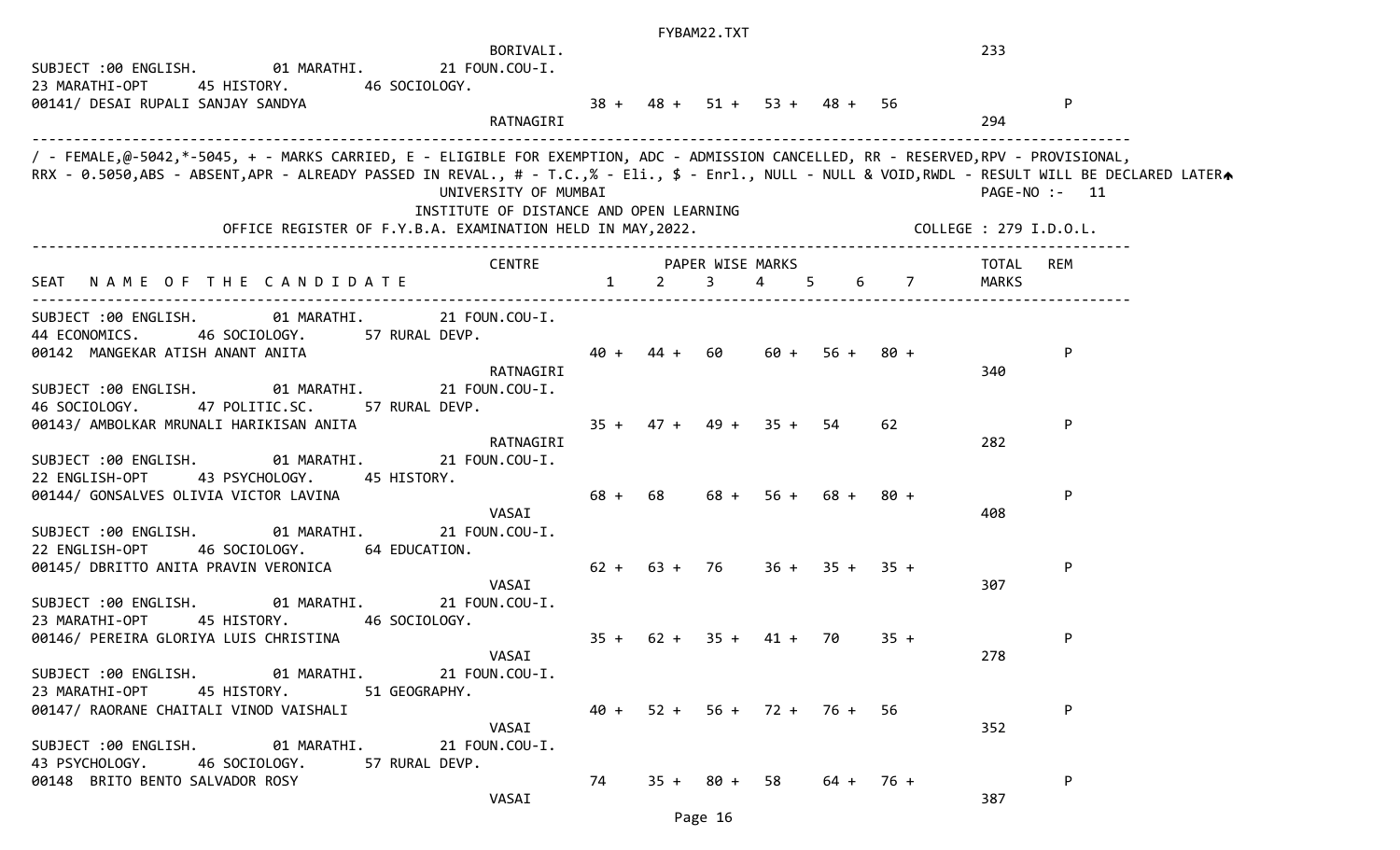|                                                                                                                                                                                                                                                                                           |                                                                                                       |              |        | $1.1$ $1.0$ $-1.2$ $-1.0$ $-1.0$ |        |                  |                |                              |
|-------------------------------------------------------------------------------------------------------------------------------------------------------------------------------------------------------------------------------------------------------------------------------------------|-------------------------------------------------------------------------------------------------------|--------------|--------|----------------------------------|--------|------------------|----------------|------------------------------|
| SUBJECT :00 ENGLISH.<br>01 MARATHI.<br>46 SOCIOLOGY.<br>43 PSYCHOLOGY.<br>00149/ MASKARENHAS DAINA EJIDOR PAWLIN                                                                                                                                                                          | 21 FOUN.COU-I.<br>64 EDUCATION.                                                                       |              |        | $35 + 36 + 35 + 72$              |        |                  | $37 + 51 +$    | P                            |
| SUBJECT :00 ENGLISH.<br>01 MARATHI.<br>43 PSYCHOLOGY.<br>51 GEOGRAPHY.                                                                                                                                                                                                                    | VASAI<br>21 FOUN.COU-I.<br>57 RURAL DEVP.                                                             |              |        |                                  |        |                  |                | 266                          |
| 00150 PATIL VISHWJIT RAMESH JAYASHREE<br>SUBJECT :00 ENGLISH.<br>01 MARATHI.                                                                                                                                                                                                              | VASAI<br>21 FOUN.COU-I.                                                                               | $38 +$       | 49 +   | $35 + 35 +$                      |        | 52               | $40 +$         | P<br>249                     |
| 44 ECONOMICS.<br>47 POLITIC.SC.<br>00151/ PATIL SHRADDHA PRATIK USHA                                                                                                                                                                                                                      | 57 RURAL DEVP.<br>VASAI                                                                               | 44           |        | 40 +                             | $35 +$ | $56 +$           | 60 +           | P<br>283                     |
| SUBJECT :00 ENGLISH.<br>01 MARATHI.<br>47 POLITIC.SC.<br>51 GEOGRAPHY.<br>00152/ PATIL AARTI MANGESH YASHODA                                                                                                                                                                              | 21 FOUN.COU-I.<br>57 RURAL DEVP.                                                                      | $44 +$       |        | 44 +                             | 38     | 44               | $44 +$         | P                            |
| SUBJECT :00 ENGLISH. 06 HINDI.<br>22 ENGLISH-OPT<br>43 PSYCHOLOGY.                                                                                                                                                                                                                        | VASAI<br>21 FOUN.COU-I.<br>57 RURAL DEVP.                                                             |              |        |                                  |        |                  |                | 262                          |
| 00153/ FERNANDES LOVINA DANIEL LEENA<br>SUBJECT :00 ENGLISH.<br>06 HINDI.                                                                                                                                                                                                                 | VASAI<br>21 FOUN.COU-I.                                                                               | $52 +$       |        | $47 + 35 + 66$                   |        | $42 +$           | $48 +$         | P<br>290                     |
| 22 ENGLISH-OPT<br>46 SOCIOLOGY.<br>00154 FERNANDES DION DANNEY SMITA                                                                                                                                                                                                                      | 47 POLITIC.SC.<br>VASAI                                                                               | 66           | $80 +$ | 80 +                             | $56 +$ |                  | 68 + 80 +      | P<br>430                     |
| 06 HINDI.<br>SUBJECT :00 ENGLISH.<br>28 HINDI-OPT.<br>44 ECONOMICS.                                                                                                                                                                                                                       | 21 FOUN.COU-I.<br>47 POLITIC.SC.                                                                      |              |        |                                  |        |                  |                |                              |
| 00155/ KUMARI RINKI PRAMOD KUMAR SHANTI DEVI                                                                                                                                                                                                                                              | VASAI                                                                                                 |              |        | $52 + 68 + 78$                   |        | $76 + 52 + 76 +$ |                | P<br>402                     |
| / - FEMALE,@-5042,*-5045, + - MARKS CARRIED, E - ELIGIBLE FOR EXEMPTION, ADC - ADMISSION CANCELLED, RR - RESERVED,RPV - PROVISIONAL,<br>RRX - 0.5050,ABS - ABSENT,APR - ALREADY PASSED IN REVAL., # - T.C.,% - Eli., \$ - Enrl., NULL - NULL & VOID,RWDL - RESULT WILL BE DECLARED LATERA | UNIVERSITY OF MUMBAI                                                                                  |              |        |                                  |        |                  |                | $PAGE-NO: - 12$              |
|                                                                                                                                                                                                                                                                                           | INSTITUTE OF DISTANCE AND OPEN LEARNING<br>OFFICE REGISTER OF F.Y.B.A. EXAMINATION HELD IN MAY, 2022. |              |        |                                  |        |                  |                | COLLEGE : 279 I.D.O.L.       |
| SEAT NAME OF THE CANDIDATE                                                                                                                                                                                                                                                                | CENTRE PAPER WISE MARKS                                                                               | $\mathbf{1}$ |        | $2 \quad 3 \quad 4 \quad 5$      |        | 6                | $\overline{7}$ | <b>REM</b><br>TOTAL<br>MARKS |
| SUBJECT :00 ENGLISH. 06 HINDI. 21 FOUN.COU-I.<br>28 HINDI-OPT. 46 SOCIOLOGY. 51 GEOGRAPHY.<br>00156 MAROTHIA SANDIP NANAKCHAND ASHA                                                                                                                                                       |                                                                                                       | 70           | 54     | 64                               | 42 44  |                  | 56             | P                            |
| SUBJECT :00 ENGLISH. 06 HINDI. 21 FOUN.COU-I.                                                                                                                                                                                                                                             | VASAI                                                                                                 |              |        |                                  |        |                  |                | 330                          |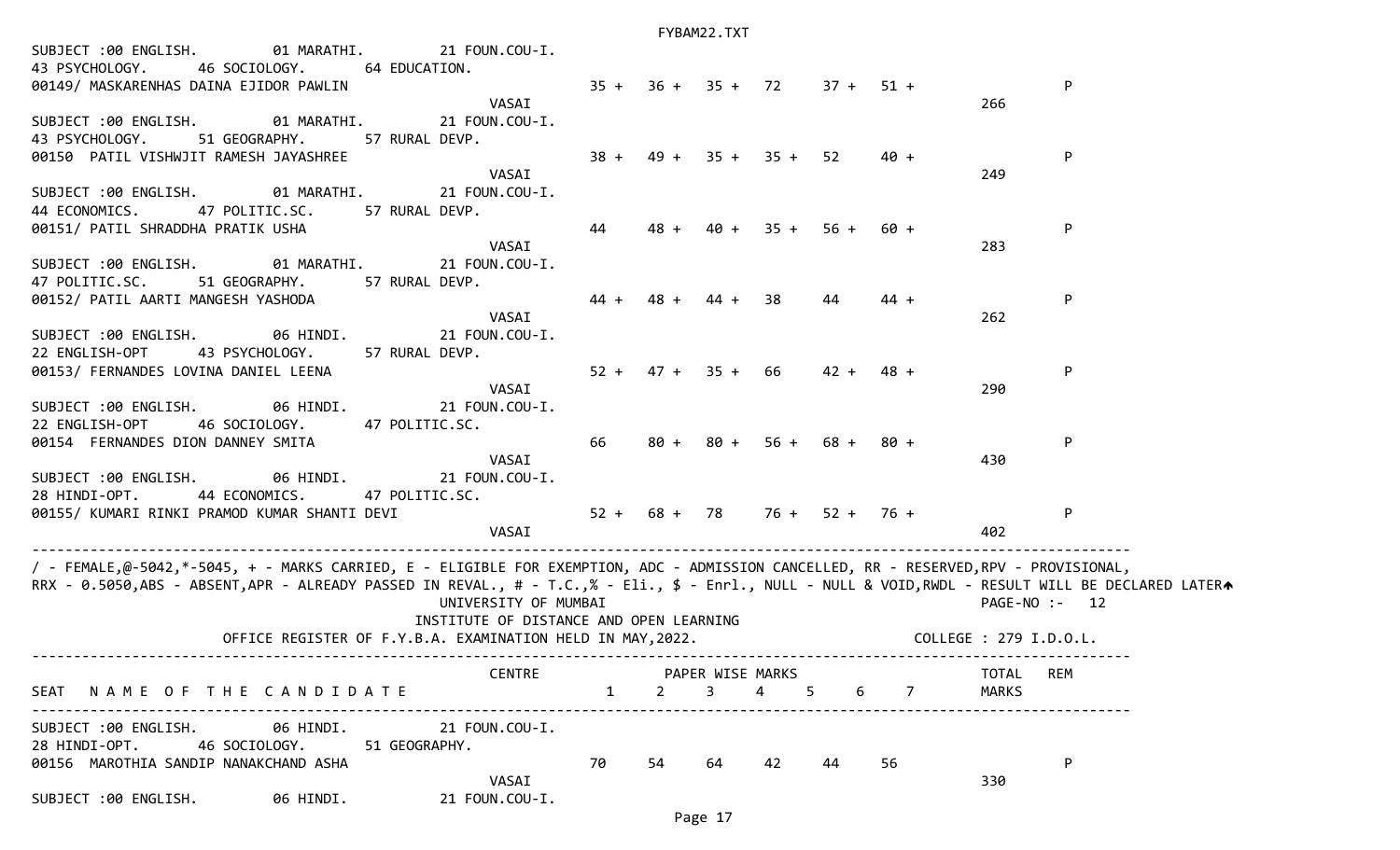| 45 HISTORY. 47 POLITIC.SC. 51 GEOGRAPHY.                                          |                                 |                                 |      |             |    |     |             |
|-----------------------------------------------------------------------------------|---------------------------------|---------------------------------|------|-------------|----|-----|-------------|
|                                                                                   |                                 |                                 |      |             |    |     | ATKT        |
|                                                                                   |                                 |                                 |      |             |    | 254 |             |
| SUBJECT :00 ENGLISH. 01 MARATHI. 21 FOUN.COU-I.                                   |                                 |                                 |      |             |    |     |             |
| 22 ENGLISH-OPT 23 MARATHI-OPT 46 SOCIOLOGY.                                       |                                 |                                 |      |             |    |     |             |
| 00158 SAWANT AVINASH ANANDRAO SHARADA                                             | $37 + 43 + 35 + 52$ $39 + 37 +$ |                                 |      |             |    |     | P           |
| NAVI MUM.                                                                         |                                 |                                 |      |             |    |     |             |
|                                                                                   |                                 |                                 |      |             |    | 243 |             |
| SUBJECT :00 ENGLISH. 01 MARATHI. 21 FOUN.COU-I.                                   |                                 |                                 |      |             |    |     |             |
| 22 ENGLISH-OPT 44 ECONOMICS. 46 SOCIOLOGY.                                        |                                 |                                 |      |             |    |     |             |
| 80159 PATIL KIRAN MANIK UJWALA<br>80159 PATIL KIRAN MANIK UJWALA NAVI MUM.        |                                 |                                 |      |             |    |     | P           |
|                                                                                   |                                 |                                 |      |             |    | 332 |             |
| SUBJECT :00 ENGLISH. 01 MARATHI. 21 FOUN.COU-I.                                   |                                 |                                 |      |             |    |     |             |
| 22 ENGLISH-OPT 45 HISTORY. 46 SOCIOLOGY.                                          |                                 |                                 |      |             |    |     |             |
|                                                                                   |                                 |                                 |      |             |    |     | ATKT        |
| 00160/ KAMBLE KOMAL SURESH SUNANDA<br>NAVI MUM. 35 + 28 F 72 E 35 E 46 E 42 E     |                                 |                                 |      |             |    | 258 |             |
| SUBJECT :00 ENGLISH. 01 MARATHI. 21 FOUN.COU-I.                                   |                                 |                                 |      |             |    |     |             |
|                                                                                   |                                 |                                 |      |             |    |     |             |
| 22 ENGLISH-OPT 45 HISTORY. 47 POLITIC.SC.                                         |                                 |                                 |      |             |    |     |             |
|                                                                                   | $66$ $56 + 64 + 36 + 76 + 52 +$ |                                 |      |             |    |     | P           |
| 22 ENGLISH-OFT<br>00161 PAWAR HARSHAL SANJAY PRABHA<br>NAVI MUM.                  |                                 |                                 |      |             |    | 350 |             |
| SUBJECT :00 ENGLISH. 01 MARATHI. 21 FOUN.COU-I.                                   |                                 |                                 |      |             |    |     |             |
| 23 MARATHI-OPT 45 HISTORY. 46 SOCIOLOGY.                                          |                                 |                                 |      |             |    |     |             |
|                                                                                   |                                 |                                 |      |             |    |     | P           |
| 90162 TORNE VINIT HARI SITA<br>NAVI MUM.<br>NAVI MUM.                             |                                 |                                 |      |             |    | 248 |             |
| SUBJECT :00 ENGLISH. 01 MARATHI. 21 FOUN.COU-I.                                   |                                 |                                 |      |             |    |     |             |
| 23 MARATHI-OPT 47 POLITIC.SC. 51 GEOGRAPHY.                                       |                                 |                                 |      |             |    |     |             |
| 00163/ TARE PRATIKSHA VIVEK YOJANA (2001) 2010 12 + 42 + 43 + 35 + 20 F 35 + 40 + |                                 |                                 |      |             |    |     | <b>ATKT</b> |
|                                                                                   | NAVI MUM.                       |                                 |      |             |    | 215 |             |
| SUBJECT :00 ENGLISH. 01 MARATHI. 21 FOUN.COU-I.                                   |                                 |                                 |      |             |    |     |             |
| 42 PHILOSOPHY. 46 SOCIOLOGY. 47 POLITIC.SC.                                       |                                 |                                 |      |             |    |     |             |
|                                                                                   | 58                              | 74 78                           | 48   | 52          | 62 |     | P           |
| 42 PHILOSOFIII.<br>00164 KAMBLE SAMEER SURESH SWATI NAVI MUM.                     |                                 |                                 |      |             |    |     |             |
|                                                                                   |                                 |                                 |      |             |    | 372 |             |
| SUBJECT :00 ENGLISH. 01 MARATHI. 21 FOUN.COU-I.                                   |                                 |                                 |      |             |    |     |             |
| 43 PSYCHOLOGY. 45 HISTORY. 51 GEOGRAPHY.                                          |                                 |                                 |      |             |    |     |             |
| 00165 BANSODE SANDESH SANJAY ALKA                                                 | $52 + 52$ $35 +$                |                                 | 40 + | $41 + 56 +$ |    |     | P           |
|                                                                                   | NAVI MUM.                       |                                 |      |             |    | 276 |             |
| SUBJECT :00 ENGLISH. 01 MARATHI. 21 FOUN.COU-I.                                   |                                 |                                 |      |             |    |     |             |
| 43 PSYCHOLOGY. 46 SOCIOLOGY. 57 RURAL DEVP.                                       |                                 |                                 |      |             |    |     |             |
| 00166/ BANDGAR AMRUTA RAMCHANDRA SHAKUNTALA                                       |                                 | $60 + 37 + 41 + 64$ $37 + 42 +$ |      |             |    |     | P           |
|                                                                                   | NAVI MUM.                       |                                 |      |             |    | 281 |             |
| SUBJECT :00 ENGLISH. 01 MARATHI. 21 FOUN.COU-I.                                   |                                 |                                 |      |             |    |     |             |
| 44 ECONOMICS.<br>46 SOCIOLOGY.<br>47 POLITIC.SC.                                  |                                 |                                 |      |             |    |     |             |
| 00167 PARAB ANIL SHIVRAM SUNITA                                                   |                                 | $35 + 35 + 37 + 66$             |      | $38 + 39 +$ |    |     | P           |
|                                                                                   | NAVI MUM.                       |                                 |      |             |    | 250 |             |
|                                                                                   |                                 |                                 |      |             |    |     |             |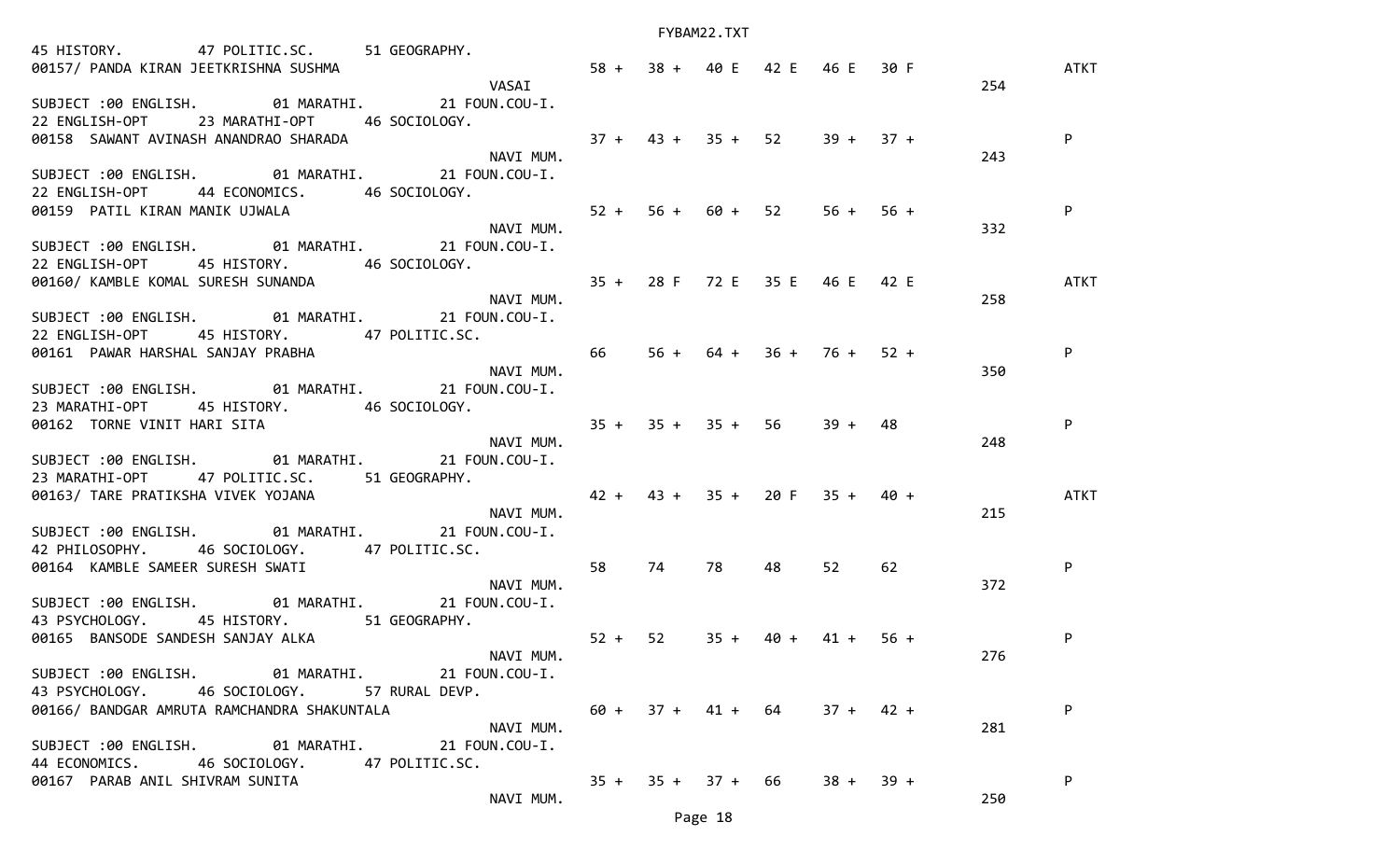## FYBAM22.TXT SUBJECT :00 ENGLISH. 01 MARATHI. 21 FOUN.COU-I. 44 ECONOMICS. 46 SOCIOLOGY. 57 RURAL DEVP. 00168 KORAVI NAVANATH PRAKASH SUVARNA 44 + 35 + 35 + 36 35 + 35 + P NAVI MUM. 220 SUBJECT :00 ENGLISH. 01 MARATHI. 21 FOUN.COU-I. 44 ECONOMICS. 47 POLITIC.SC. 51 GEOGRAPHY. 00169/ RANKHAMB PRATIKSHA PANDIT AHILYA 56 + 62 72 37 + 35 + 56 P NAVI MUM. 318 ------------------------------------------------------------------------------------------------------------------------------------ / - FEMALE,@-5042,\*-5045, + - MARKS CARRIED, E - ELIGIBLE FOR EXEMPTION, ADC - ADMISSION CANCELLED, RR - RESERVED,RPV - PROVISIONAL, RRX - 0.5050,ABS - ABSENT,APR - ALREADY PASSED IN REVAL., # - T.C.,% - Eli., \$ - Enrl., NULL - NULL & VOID,RWDL - RESULT WILL BE DECLARED LATERA UNIVERSITY OF MUMBAI PAGE-NO :- 13 INSTITUTE OF DISTANCE AND OPEN LEARNING OFFICE REGISTER OF F.Y.B.A. EXAMINATION HELD IN MAY,2022. COLLEGE : 279 I.D.O.L. ------------------------------------------------------------------------------------------------------------------------------------ CENTRE PAPER WISE MARKS TOTAL REM SEAT NAME OF THE CANDIDATE 1 2 3 4 5 6 7 MARKS ------------------------------------------------------------------------------------------------------------------------------------ SUBJECT :00 ENGLISH. 01 MARATHI. 21 FOUN.COU-I. 44 ECONOMICS. 47 POLITIC.SC. 51 GEOGRAPHY. 00170/ VIRNAK RESHMA ANAJI MANISHA 47 + 35 + 36 + 35 + 50 40 P NAVI MUM. 243 SUBJECT :00 ENGLISH. 01 MARATHI. 21 FOUN.COU-I. 45 HISTORY. 46 SOCIOLOGY. 47 POLITIC.SC. 00171 BANSODE ROHIT RAVINDRA KIRAN 82 78 80 35 + 64 62 P NAVI MUM. 401 SUBJECT :00 ENGLISH. 01 MARATHI. 21 FOUN.COU-I. 45 HISTORY. 47 POLITIC.SC. 57 RURAL DEVP. 00172 SHELAR SHRIKANT JAGANNATH NANDA 35 + 46 35 + 35 + 36 + 46 + P NAVI MUM. 233 SUBJECT :00 ENGLISH. 05 URDU. 21 FOUN.COU-I. 42 PHILOSOPHY. 45 HISTORY. 47 POLITIC.SC. 00173 KHAN SAJEDUL BARI NIYAMTULLAH TAIYABA SABRI 36 + 35 35 35 + 35 + 38 + 35 + P NAVI MUM. 233 SUBJECT :00 ENGLISH. 06 HINDI. 21 FOUN.COU-I. 22 ENGLISH-OPT 43 PSYCHOLOGY. 46 SOCIOLOGY. 00174/ UTHAND RAJESHWARI SEKAR KANILA 53 + 52 35 + 48 + 35 + 40 + RPV NAVI MUM. 263 SUBJECT :00 ENGLISH. 06 HINDI. 21 FOUN.COU-I. 22 ENGLISH-OPT 43 PSYCHOLOGY. 51 GEOGRAPHY. 00175 SAPARIA YOGESH RAJU PRAVINA 40 + 35 + 46 + 64 + 45 + 64 P NAVI MUM. 294

SUBJECT :00 ENGLISH. 06 HINDI. 21 FOUN.COU-I.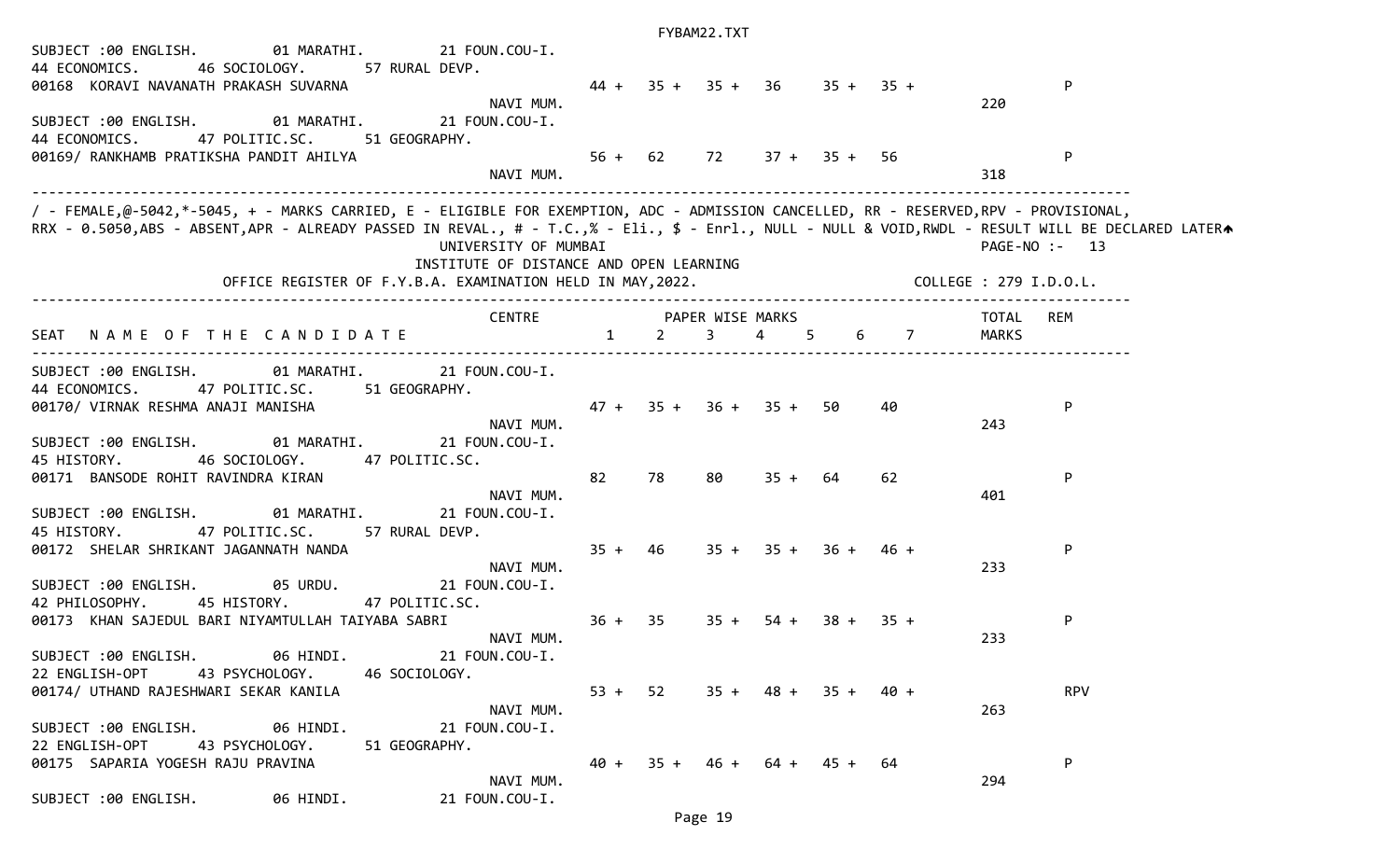|                                                                                                                                                                                                                                                                                          |                                                                                                       |                        |    | FYBAM22.TXT                                     |             |                       |     |                           |              |
|------------------------------------------------------------------------------------------------------------------------------------------------------------------------------------------------------------------------------------------------------------------------------------------|-------------------------------------------------------------------------------------------------------|------------------------|----|-------------------------------------------------|-------------|-----------------------|-----|---------------------------|--------------|
| 22 ENGLISH-OPT 45 HISTORY. 46 SOCIOLOGY.<br>00176/ TALWAR VAISHALI SADASHIV RATNA                                                                                                                                                                                                        |                                                                                                       | AB                     | AB | AB                                              | AB          | AB                    | AB  |                           | <b>ADC</b>   |
| SUBJECT :00 ENGLISH. 06 HINDI.<br>43 PSYCHOLOGY.<br>54 COMMERCE.                                                                                                                                                                                                                         | NAVI MUM.<br>21 FOUN.COU-I.<br>64 EDUCATION.                                                          |                        |    |                                                 |             |                       |     | <b>ABS</b>                |              |
| 00177/ PANDYA MADHURI PARAG MEETA                                                                                                                                                                                                                                                        | NAVI MUM.                                                                                             | $58 + 36$              |    |                                                 | $35 + 45 +$ | $39 + 62$             |     | 275                       | <b>RPV</b>   |
| SUBJECT :00 ENGLISH. 06 HINDI.<br>45 HISTORY.<br>47 POLITIC.SC.                                                                                                                                                                                                                          | 21 FOUN.COU-I.<br>57 RURAL DEVP.                                                                      |                        |    |                                                 |             |                       |     |                           |              |
| 00178/ PANDEY ANJALI RAJESH BABITA<br>SUBJECT :00 ENGLISH. 14 FRENCH.                                                                                                                                                                                                                    | NAVI MUM.<br>21 FOUN.COU-I.                                                                           |                        |    | $52 + 72 + 68 + 68 + 68 + 72$                   |             |                       |     | 400                       | $\mathsf{P}$ |
| 22 ENGLISH-OPT<br>42 PHILOSOPHY. 43 PSYCHOLOGY.<br>00179/ SANGOI DHARA ANIL SHWETA                                                                                                                                                                                                       |                                                                                                       | $71 + 48$              |    |                                                 |             | $36 + 35 + 35 + 39 +$ |     |                           | $\mathsf{P}$ |
| SUBJECT :00 ENGLISH. 14 FRENCH.                                                                                                                                                                                                                                                          | NAVI MUM.<br>21 FOUN.COU-I.                                                                           |                        |    |                                                 |             |                       |     | 264                       |              |
| 43 PSYCHOLOGY. 44 ECONOMICS.<br>22 ENGLISH-OPT<br>00180/ KHAN SARAH UMERFAROOQ ALMAS                                                                                                                                                                                                     | NAVI MUM.                                                                                             | $69 + 35$              |    |                                                 |             | $43 + 42 + 37 + 54 +$ |     | 280                       | $\mathsf{P}$ |
| SUBJECT :00 ENGLISH. 14 FRENCH.<br>23 MARATHI-OPT<br>45 HISTORY. 47 POLITIC.SC.                                                                                                                                                                                                          | 21 FOUN.COU-I.                                                                                        |                        |    |                                                 |             |                       |     |                           |              |
| 00181 YADAV SWAPNIL RAJENDRA KALYANI                                                                                                                                                                                                                                                     | NAVI MUM.                                                                                             | $62 + 64$              |    |                                                 |             | $35 + 41 + 40 + 51 +$ |     | 293                       | $\mathsf{P}$ |
| SUBJECT :<br>23                                                                                                                                                                                                                                                                          |                                                                                                       | MARATHI-OPT            |    |                                                 |             |                       |     |                           |              |
| 00501/ KASBE PRATIBHA BHAGWAT SHOBHA                                                                                                                                                                                                                                                     | ANDHERI.                                                                                              |                        |    |                                                 | 44          |                       |     | 44                        | $\mathsf{P}$ |
| SUBJECT :<br>46                                                                                                                                                                                                                                                                          |                                                                                                       | SOCIOLOGY.             |    |                                                 |             |                       |     |                           |              |
| 00502/ NADAR JEBAPRASANNA AMOS REGINA                                                                                                                                                                                                                                                    | <b>THANE</b>                                                                                          |                        |    |                                                 | 48          |                       |     | 48                        | P            |
| / - FEMALE,@-5042,*-5045, + - MARKS CARRIED, E - ELIGIBLE FOR EXEMPTION, ADC - ADMISSION CANCELLED, RR - RESERVED,RPV - PROVISIONAL,<br>RRX - 0.5050,ABS - ABSENT,APR - ALREADY PASSED IN REVAL., # - T.C.,% - Eli., \$ - Enrl., NULL - NULL & VOID,RWDL - RESULT WILL BE DECLARED LATER | UNIVERSITY OF MUMBAI                                                                                  |                        |    |                                                 |             |                       |     | PAGE-NO :- 14             |              |
|                                                                                                                                                                                                                                                                                          | INSTITUTE OF DISTANCE AND OPEN LEARNING<br>OFFICE REGISTER OF F.Y.B.A. EXAMINATION HELD IN MAY, 2022. |                        |    |                                                 |             |                       |     | COLLEGE : 279 I.D.O.L.    |              |
| SEAT NAME OF THE CANDIDATE                                                                                                                                                                                                                                                               | <b>CENTRE</b>                                                                                         | $1 \quad \blacksquare$ |    | PAPER WISE MARKS<br>$2 \quad 3 \quad 4 \quad 5$ |             |                       | 6 7 | TOTAL REM<br><b>MARKS</b> |              |
| SUBJECT :                                                                                                                                                                                                                                                                                |                                                                                                       | HINDI-OPT.             |    |                                                 |             |                       |     |                           |              |

28